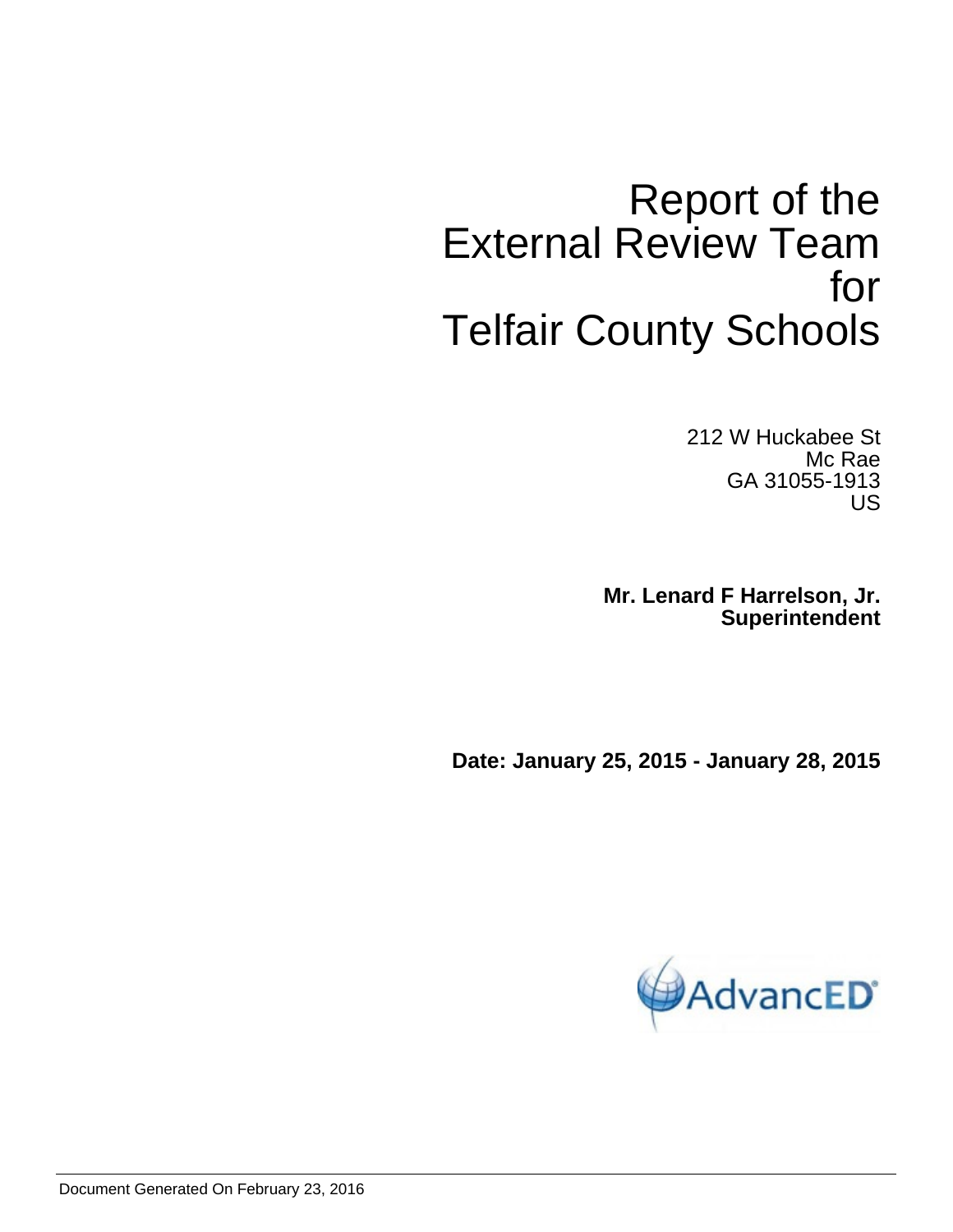Copyright (c) 2016 by Advance Education, Inc. AdvancED™ grants to the Institution, which is the subject of the External Review Team Report, and its designees and stakeholders a non-exclusive, perpetual, irrevocable, royalty-free license and release to reproduce, reprint, and distribute this report in accordance with and as protected by the Copyright Laws of the United States of America and all foreign countries. All other rights not expressly conveyed are reserved by AdvancED™.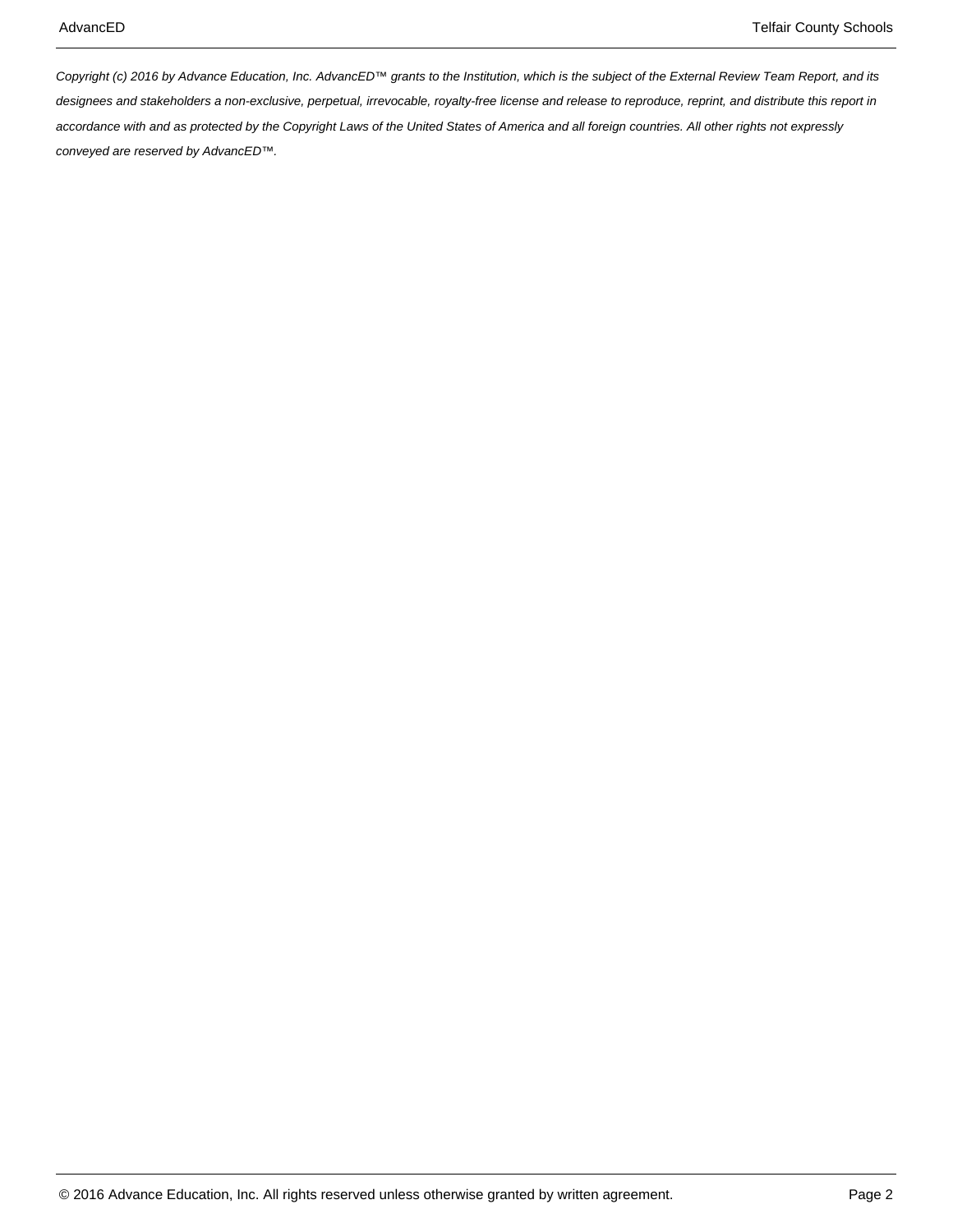## **Table of Contents**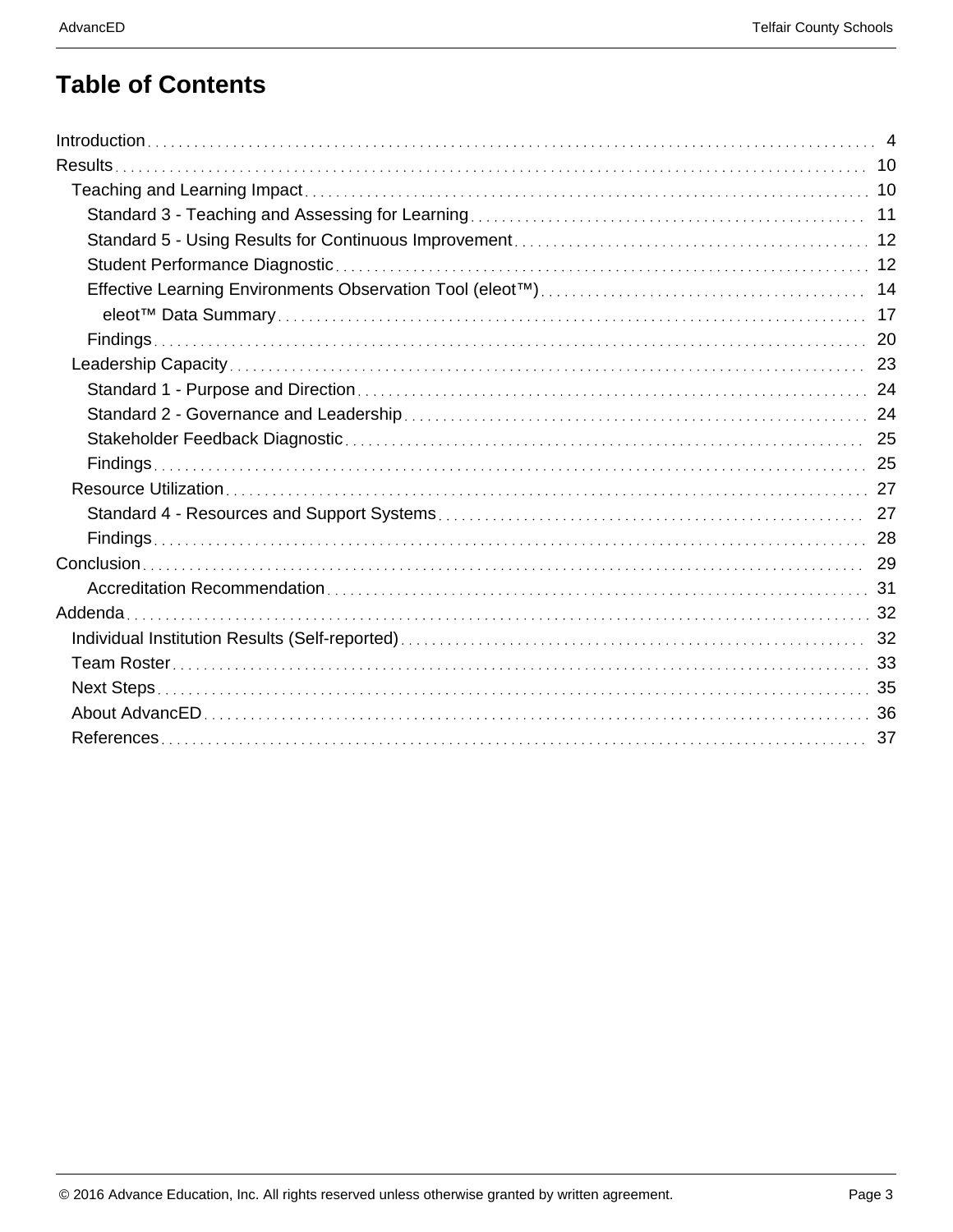# **Introduction**

The External Review is an integral component of AdvancED Performance Accreditation and provides the institution with a comprehensive evaluation guided by the results of diagnostic instruments, in-depth review of data and documentation, and the professional judgment of a team of qualified and highly trained evaluators. A series of diagnostic instruments examines the impact of teaching and learning on student performance, the capacity of leadership to effect continuous improvement, and the degree to which the institution optimizes its use of available resources to facilitate and support student success. The results of this evaluation are represented in the Index of Education Quality (IEQ™) and through critical observations, namely, Powerful Practices, Opportunities for Improvement, and Improvement Priorities.

Accreditation is a voluntary method of quality assurance developed more than 100 years ago by American universities and secondary schools and designed primarily to distinguish schools adhering to a set of educational standards. Today the accreditation process is used at all levels of education and is recognized for its ability to effectively drive student performance and continuous improvement in education.

Institutions seeking to gain or retain accreditation must meet AdvancED Standards specific to their institution type, demonstrate acceptable levels of student performance and the continuous improvement of student performance, and provide evidence of stakeholder engagement and satisfaction. The power of AdvancED Performance Accreditation lies in the connections and linkages between and among the conditions, processes, and practices within a system that impact student performance and organizational effectiveness.

Standards help to delineate what matters. They provide a common language through which an education community can engage in conversations about educational improvement, system effectiveness, and achievement. They serve as a foundation for planning and implementing improvement strategies and activities and for measuring success. AdvancED Standards were developed by a committee comprised of talented educators and leaders from the fields of practice, research, and policy who applied professional wisdom, deep knowledge of effective practice, and the best available research to craft a set of robust standards that define institutional quality and guide continuous improvement. Prior to implementation, an internationally recognized panel of experts in testing and measurement, teacher quality, and education research reviewed the standards and provided feedback, guidance and endorsement.

The AdvancED External Review Team uses AdvancED Standards, associated indicators and criteria related to student performance and stakeholder engagement to guide its evaluation. The Team examines adherence to standards as well as how the institution functions as a whole and embodies the practices and characteristics expected of an accredited institution. The Standards, indicators and related criteria are evaluated using indicator-specific performance levels. The Team rates each indicator and criterion on a scale of 1 to 4. The final scores assigned to the indicators and criteria represent the average of the External Review Team members' individual ratings.

The External Review is the hallmark of AdvancED Performance Accreditation. It energizes and equips the institution's leadership and stakeholders to achieve higher levels of performance and address those areas that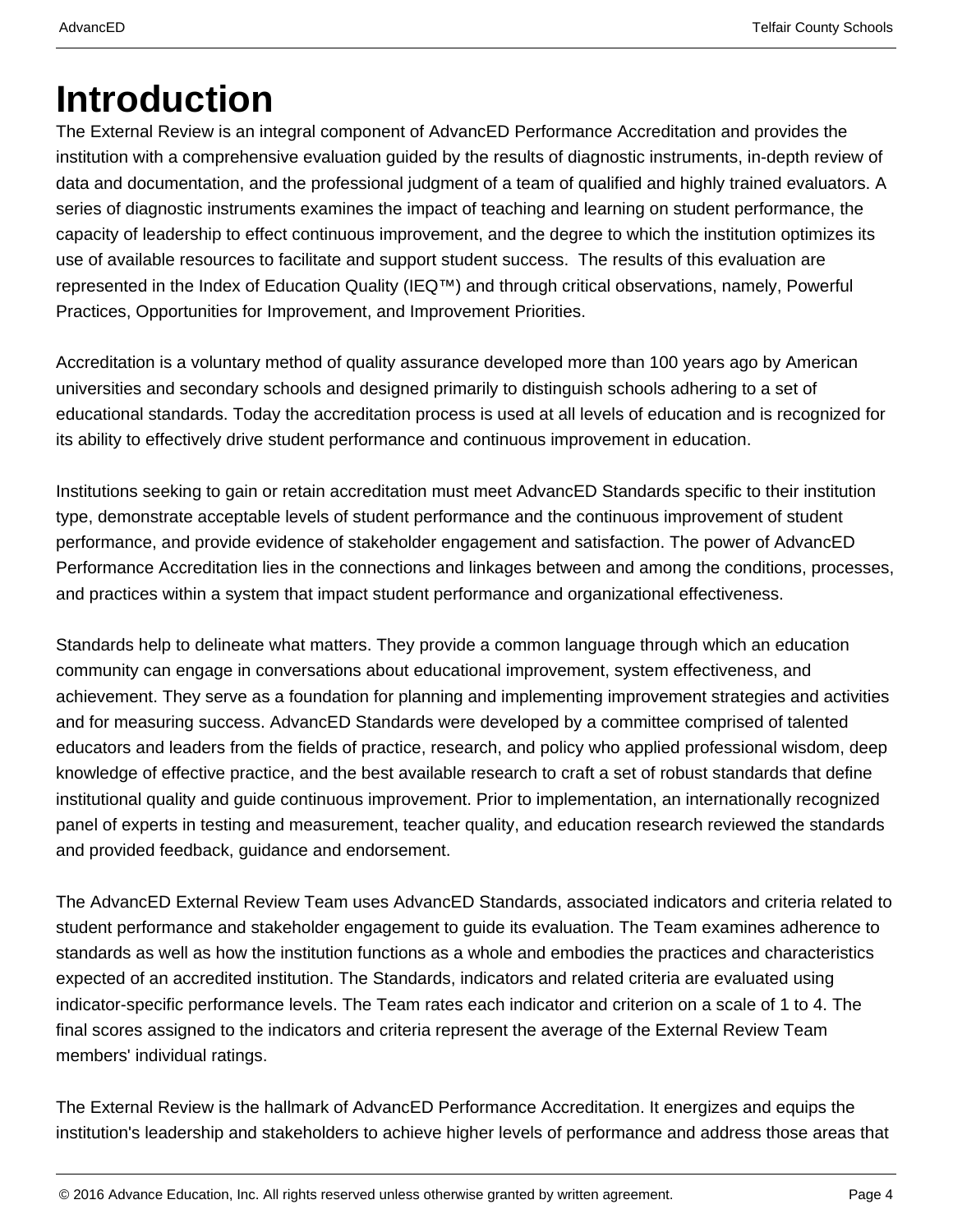may be hindering efforts to reach desired performance levels. External Review is a rigorous process that includes the in-depth examination of evidence and relevant data, interviews with all stakeholder groups, and extensive observations of learning, instruction, and operations.

## **Use of Diagnostic Tools**

A key to examining the institution is the design and use of diagnostic tools that reveal the effectiveness with which an institution creates conditions and implements processes and practices that impact student performance and success. In preparation for the External Review the institution conducted a Self Assessment that applied the standards and criteria for accreditation. The institution provided evidence to support its conclusions vis a vis organizational effectiveness in ensuring acceptable and improving levels of student performance.

- an indicator-based tool that connects the specific elements of the criteria to evidence gathered by the team;
- a student performance analytic that examines the quality of assessment instruments used by the institution, the integrity of the administration of the assessment to students, the quality of the learning results including the impact of instruction on student learning at all levels of performance, and the equity of learning that examines the results of student learning across all demographics;
- a stakeholder engagement instrument that examines the fidelity of administration and results of perception surveys seeking the perspective of students, parents, and teachers;
- a state-of-the-art, learner-centric observation instrument, the Effective Learning Environments Observation Tool (eleot™) that quantifies students' engagement, attitudes and dispositions organized in 7 environments: Equitable Learning, High Expectations, Supportive Learning, Active Learning, Progress Monitoring and Feedback, Well-Managed Learning, and Digital Learning. All evaluators must be trained, reach acceptable levels of inter-rater reliability, and certified to use this researchbased and validated instrument.

The External Review Team's findings and critical observations are shared in this report through the IEQ™ results as well as through the identification of Powerful Practices, Opportunities for Improvement, and Improvement Priorities.

## **Index of Education Quality**

In the past, accreditation reviews resulted in an accreditation recommendation on status. Labels such as advised, warned, probation, or all clear were used to describe the status of a school relative to the AdvancED Standards and other evaluative criteria. Beginning in the 2013-14 school year, AdvancED introduced a new framework to describe the results of an accreditation review. Consistent with the modern focus of accreditation on continuous improvement with an emphasis on student success, AdvancED introduced an innovative and state-of-the-art framework for diagnosing and revealing institutional performance called the Index of Education Quality (IEQ™). The IEQ™ comprises three domains of performance: 1) the impact of teaching and learning on student performance; 2) the capacity of leadership to guide the institution toward the achievement of its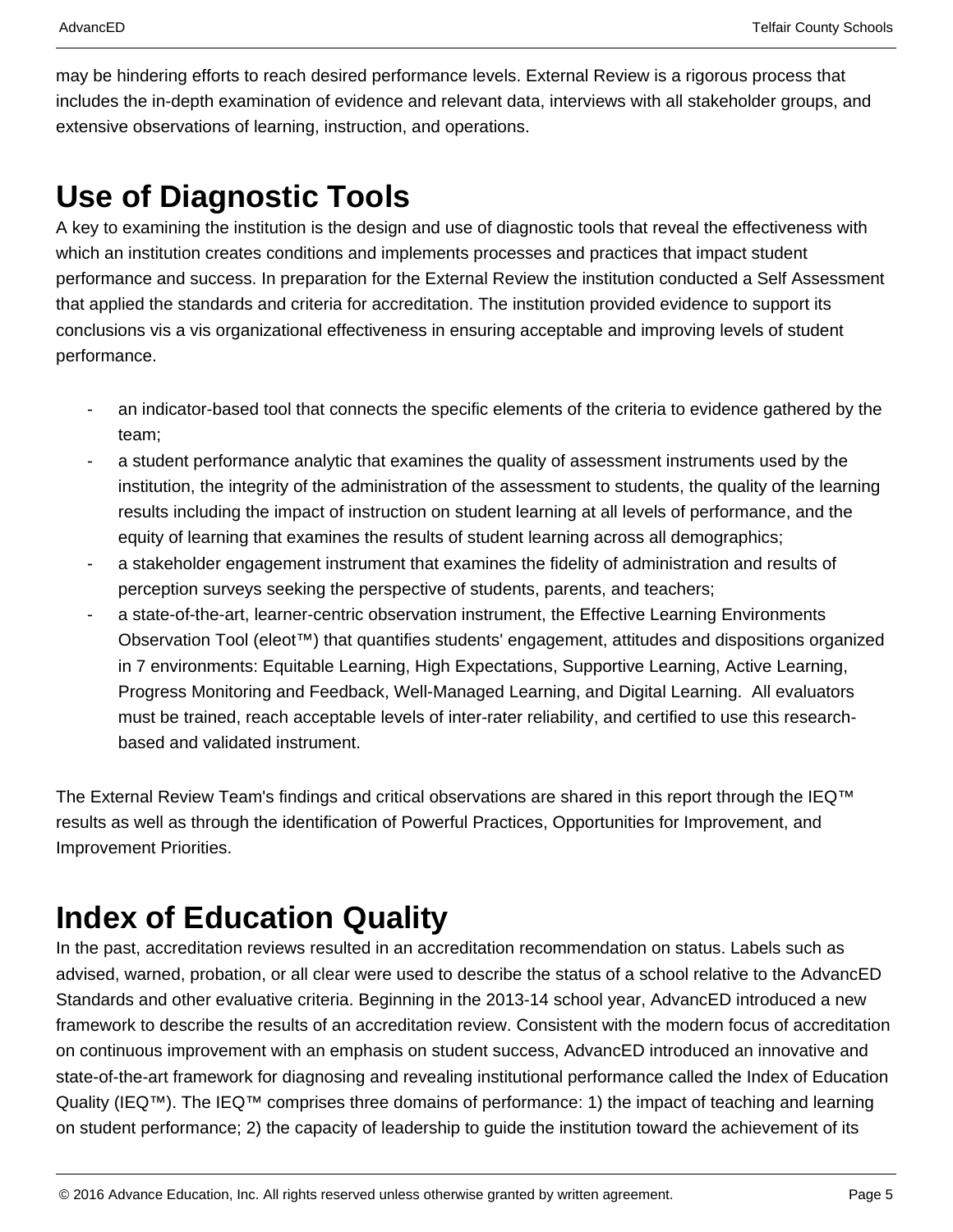vision and strategic priorities; and 3) use of resources to support and optimize learning. Therefore, your institution will no longer receive an accreditation status. Instead, your institution will be accredited with an IEQ™ score. In the case where an institution is failing to meet established criteria, the accreditation will be under review thereby requiring frequent monitoring and demonstrated improvement.

The three domains of performance are derived from the AdvancED Standards and associated indicators, the analysis of student performance, and the engagement and feedback of stakeholders. Within each domain institutions can connect to the individual performance levels that are applied in support of the AdvancED Standards and evaluative criteria. Within the performance levels are detailed descriptors that serve as a valuable source of guidance for continuous improvement. Upon review of the findings in this report and building on their Powerful Practices, institutional leaders should work with their staff to review and understand the evidence and rationale for each Opportunity for Improvement and Improvement Priority as well as the corresponding pathway to improvement described in the performance levels of the selected indicator(s).

The IEQ™ provides a new framework that recognizes and supports the journey of continuous improvement. An institution's IEQ™ is the starting point for continuous improvement. Subsequent actions for improvement and evidence that these have had a positive impact will raise the institution's IEQ™ score.

## **Benchmark Data**

Throughout this report, AdvancED provides benchmark data for each indicator and for each component of the evaluative criteria. These benchmark data represent the overall averages across the entire AdvancED Network for your institution type. Thus, the AdvancED Network average provides an extraordinary opportunity for institutions to understand their context on a global scale rather than simply compared to a state, region, or country.

It is important to understand that the AdvancED Network averages are provided primarily to serve as a tool for continuous improvement and not as a measure of quality in and of itself. Benchmark data, when wisely employed, have a unique capacity to help institutions identify and leverage their strengths and areas of improvement to significantly impact student learning.

## **Powerful Practices**

A key to continuous improvement is the institution's ability to learn from and build upon its most effective and impactful practices. Such practices serve as critical leverage points necessary to guide, support and ensure continuous improvement. A hallmark of the accreditation process is its commitment to identifying with evidence, the conditions, processes and practices that are having the most significant impact on student performance and institutional effectiveness. Throughout this report, the External Review Team has captured and defined Powerful Practices. These noteworthy practices are essential to the institution's effort to continue its journey of improvement.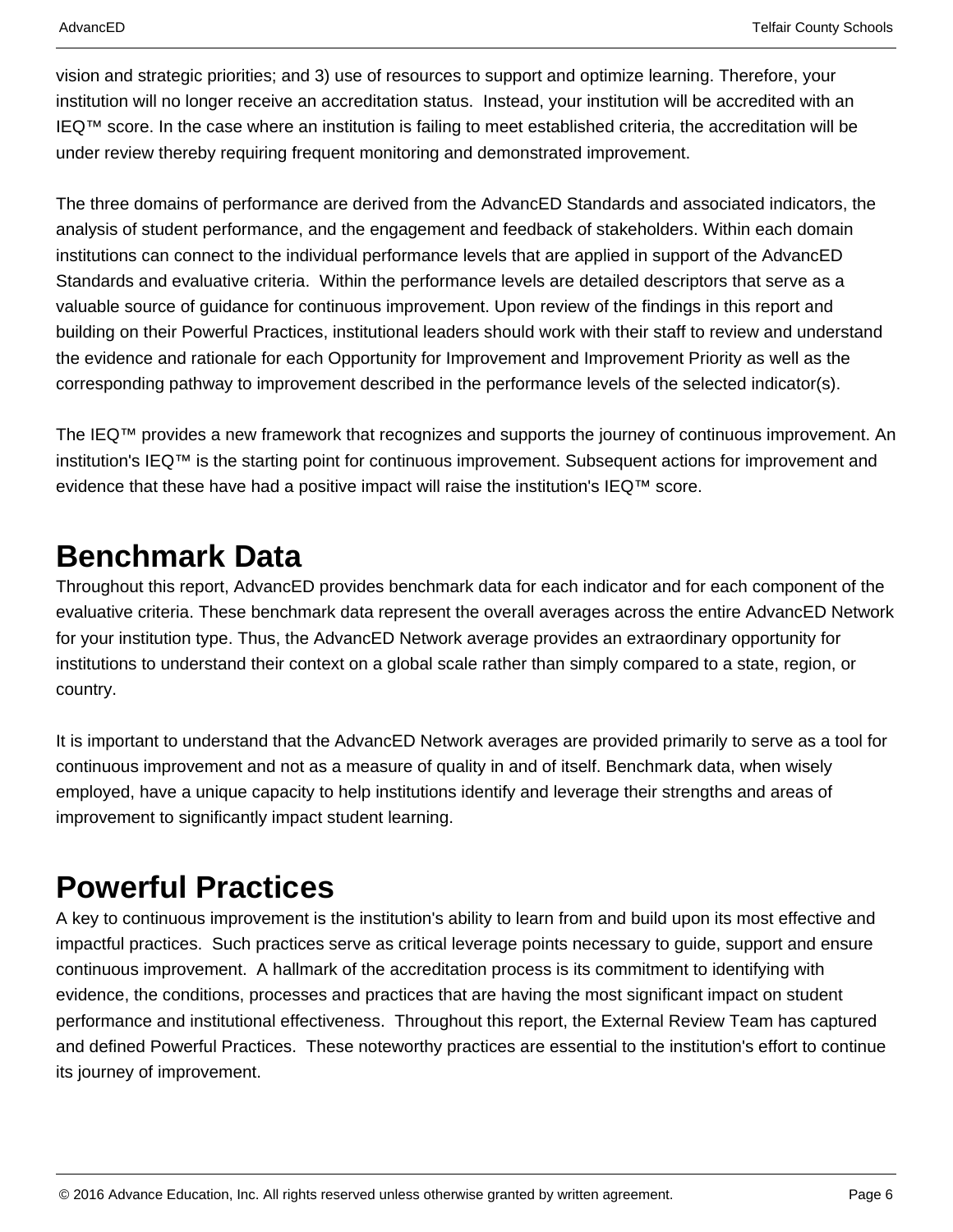## **Opportunities for Improvement**

Every institution can and must improve no matter what levels of performance it has achieved in its past. During the process of the review, the External Review Team identified areas of improvement where the institution is meeting the expectations for accreditation but in the professional judgment of the Team these are Opportunities for Improvement that should be considered by the institution. Using the criteria described in the corresponding rubric(s) to the Opportunity for Improvement, the institution can identify what elements of practice must be addressed to guide the improvement.

## **Improvement Priorities**

The expectations for accreditation are clearly defined in a series of the rubric-based AdvancED Standards, indicators and evaluative criteria focused on the impact of teaching and learning on student performance, the capacity of the institution to be guided by effective leadership, and the allocation and use of resources to support student learning. As such, the External Review Team reviewed, analyzed and deliberated over significant bodies of evidence provided by the institution and gathered by the Team during the process. In the professional judgment of the Team as well as the results of the diagnostic process, the Team defined, with rationale, Improvement Priorities. The priorities must be addressed in a timely manner by the institution to retain and improve their accreditation performance as represented by the IEQ™. Improvement Priorities serve as the basis for the follow-up and monitoring process that will begin upon conclusion of the External Review. The institution must complete and submit an Accreditation Progress Report within two years of the External Review. The report must include actions taken by the institution to address the Improvement Priorities along with the corresponding evidence and results. The IEQ™ will be recalculated by AdvancED upon review of the evidence and results associated with the Improvement Priorities.

## **The Review**

The Telfair County School System External Review officially occurred over a period of four days, January 25th-28th, 2015. The External Review Team consisted of five team members who began preparation for the review approximately four weeks prior to arriving on-site.

The External Review Team gathered on a conference call January 16, to make introductions discuss logistics, and receive targeted assignments. During the call those participating were provided focus areas based on both the initial review of school related information and updates not previously shared but obtained through multiple calls with the district contact and Superintendent. The Team communicated via email leading up to the External Review and worked to study and analyze pieces of evidence gathered from the website, Feedback documents, Surveys, Diagnostics, the Self-Assessment, Executive Summary, and other data sources to cultivate understanding and prepare for the initial work session.

The External Review Team arrived at the Parker House Inn Bed and Breakfast and conducted the first team work session on January 25, 2015. Having been instructed to review all Standards carefully and prepare to provide initial ratings during work session one, the team discussed ratings. The team collaboratively and collegially developed questions for the interviews scheduled to take place on the first day of the on-site review,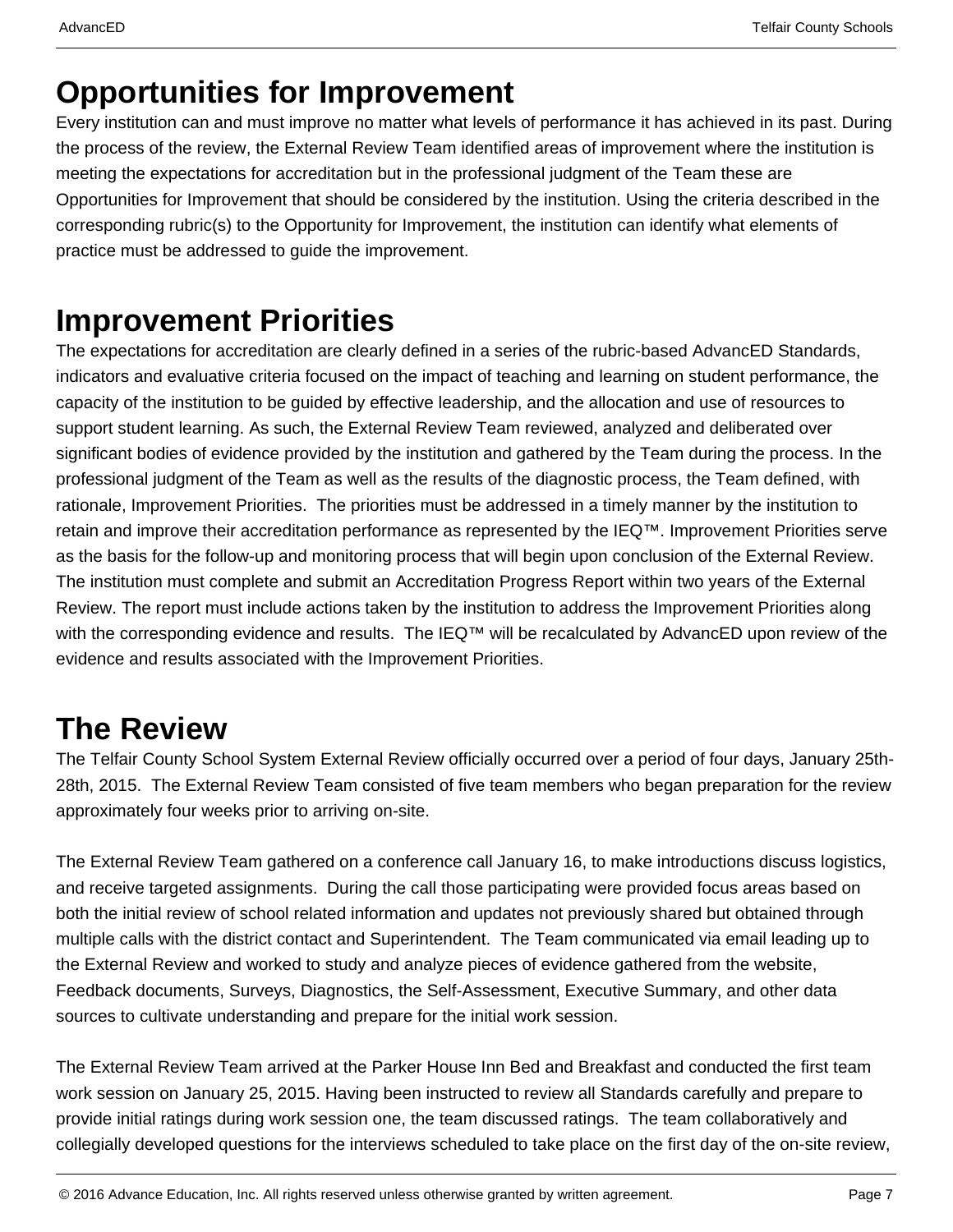established target areas needing more specific data collection, divided into interview teams, and prepared to address the need for specific evidence with the assigned school-based experts to gain clarity. The team arrived at the Telfair County School System Board of Education (BOE) at approximately 6 p.m. for a "meet and greet" dinner with system leadership and various stakeholder representatives. After dinner, the team returned to the Parker House Inn to review the next day's agenda and schedule of events.

On January 26, the team members arrived to the BOE at 7:30 a.m. to hear the superintendent's overview of the school system and to conduct a series of personnel interviews with various stakeholder groups, including BOE personnel, school personnel, parent and community members, and other BOE support staff. The team met throughout the day with stakeholders to gather information regarding the school system and individual schools. The team departed the BOE and returned back to the hotel for a working dinner and initial review and discussion of the data collected from the interviews and review of documentation.

The District submitted its materials for the Accreditation Report in a timely fashion. The interviews yielded thoughtful answers to the team's questions, indicating an overall awareness of the External Review process, and eagerness to contribute towards a positive outcome. The self-appraisal averages from the elementary, middle and high schools correspond to the External Review team findings; thereby, validating the system's preparation for the review. Interviews revealed that support staff, parents, and community stakeholders were well informed or participants in the self-assessment process.

On January 27, team members arrived at Telfair Elementary School to have breakfast and meet with the building principal and other school-based support personnel. The principal provided a brief overview of the school and agenda for the site visit. The team spent most of the morning observing teaching and learning in classrooms, reviewing evidence, and conducting interviews of key stakeholders.

At approximately 11:20 p.m. the team traveled from the elementary school to have lunch with the elementary principal and assistant principal in route to the middle school and high school. The team arrived at the middle school and high school at approximately 12:30 p.m. to begin conducting classroom observations, student interviews, and leadership team interviews. At the conclusion of the day, the team returned to the Parker House Inn and held a working dinner session. Team members reviewed evidence gathered, shared findings, discussed the results from classroom visits and other information obtained during the visit. Using the evidence collected, the team engaged in dialogue and verified evidence concerning the degree to which the institution met the AdvancED Accreditation Standards and Indicators. At the end of the evening the team prepared final questions and a list of evidence needed in preparation for the final day on site.

On January 28, the team arrived at approximately 8:30 a.m. on the campus of Telfair County School System Board of Education to begin the work day. Team members met with key stakeholders and others to gather last minute evidence, get final questions answered, and prepare for the last team work session. Collectively, the team reviewed evidence and began to formulate the necessary conclusions needed for completion of the final verification of ratings and prepared for the oral exit report.

Stakeholder perspectives were provided by interviews with the superintendent, board members, parents,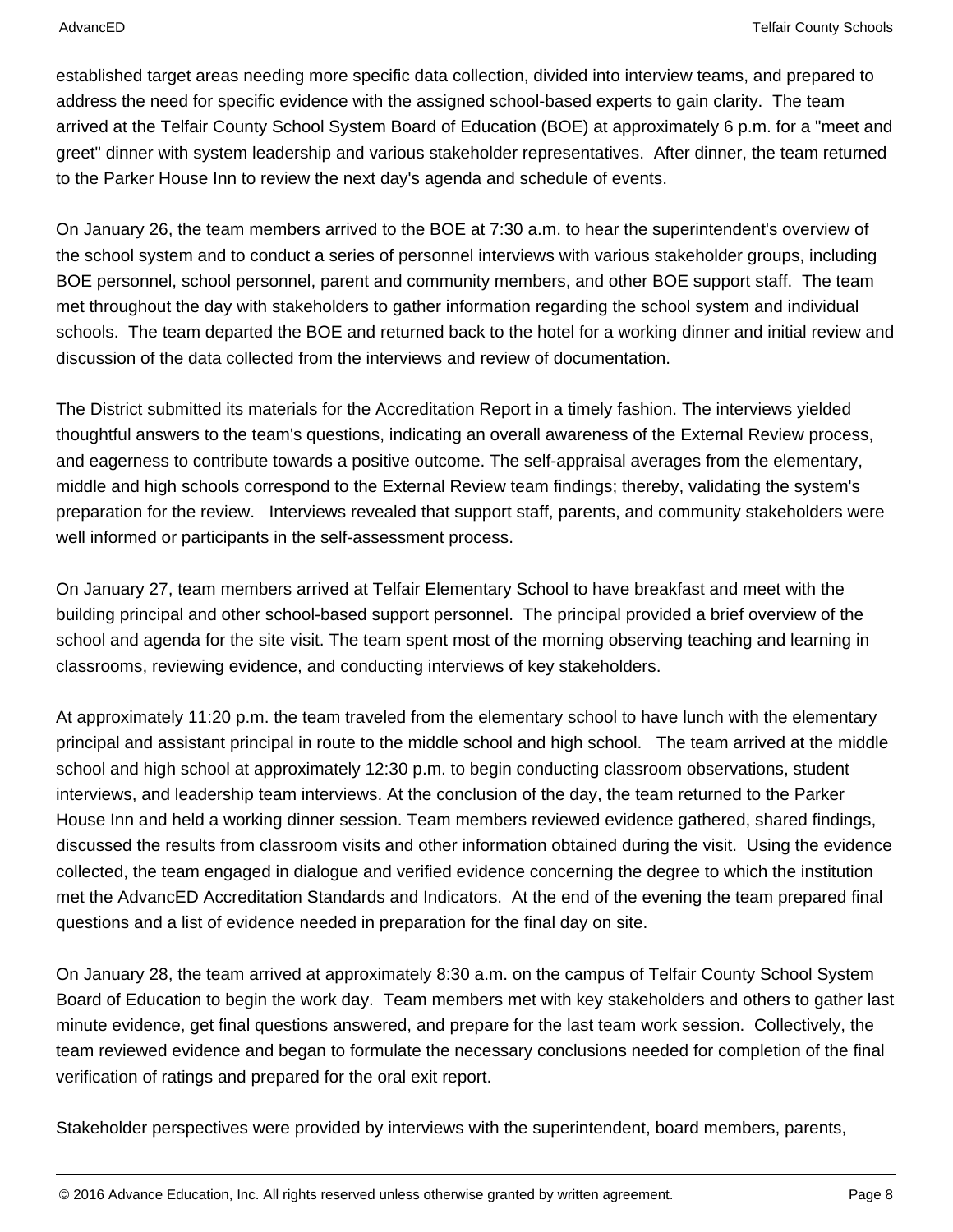community members, district and school level administrators, teachers, support staff, facilities managers, food service staff, administrative support staff, as well as students, and totaled 193.

On behalf of AdvancED and each team member, we would like to thank the Telfair County School System Board of Education, school administrators, teachers, and all other school system employees for their hospitality, transparency, and overall commitment to the accreditation process. Telfair County School System is to be commended for the countless hours spent preparing for this visit by conducting surveys, preparing a valuable self-assessment, gathering evidence, arranging team member accommodations, opening your school, making available your stakeholders for critical conversations, and responding to the various requests from the external review team. The students and staff were warm, inviting, and welcoming of the team. We also offer a special thanks to the parents, community members and other stakeholders who took the time and made the extra effort to visit with the review team in support of the school and this accreditation process.

Stakeholders were interviewed by members of the External Review Team to gain their perspectives on topics relevant to the institution's effectiveness and student performance. The feedback gained through the stakeholder interviews was considered with other evidences and data to support the findings of the External Review. The following chart depicts the numbers of persons interviewed representative of various stakeholder groups.

| Stakeholder Interviewed            | <b>Number</b> |
|------------------------------------|---------------|
| Superintendents                    | 1             |
| <b>Board Members</b>               | 5             |
| Pastors                            | 1             |
| Administrators                     | 12            |
| <b>Instructional Staff</b>         | 62            |
| <b>Students</b>                    | 89            |
| Parents/Community/Business Leaders | 22            |
| Total                              | 192           |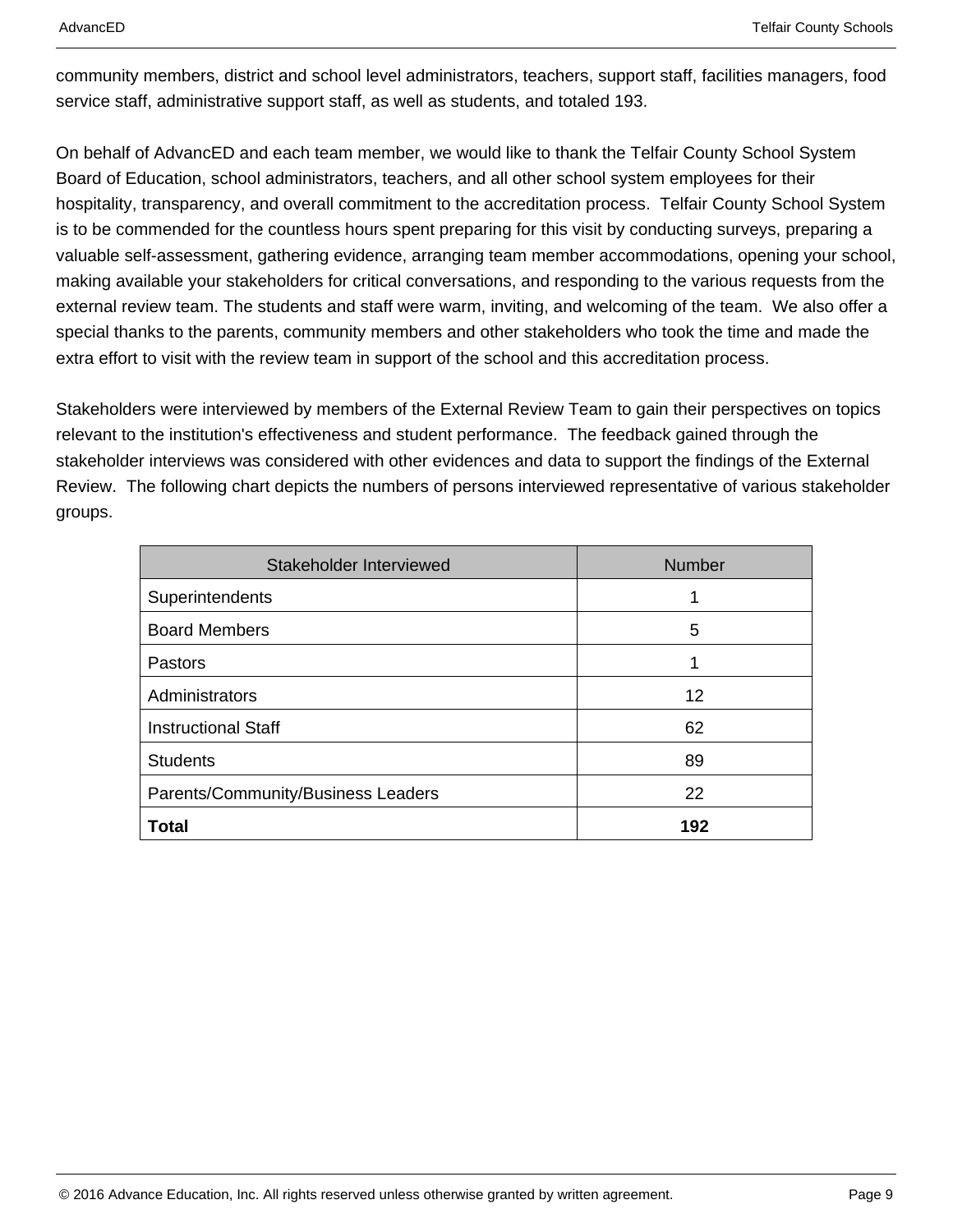# **Results Teaching and Learning Impact**

The impact of teaching and learning on student achievement is the primary expectation of every institution. The relationship between teacher and learner must be productive and effective for student success. The impact of teaching and learning includes an analysis of student performance results, instructional quality, learner and family engagement, support services for student learning, curriculum quality and efficacy, and college and career readiness data. These are all key indicators of an institution's impact on teaching and learning.

A high-quality and effective educational system has services, practices, and curriculum that ensure teacher effectiveness. Research has shown that an effective teacher is a key factor for learners to achieve their highest potential and be prepared for a successful future. The positive influence an effective educator has on learning is a combination of "student motivation, parental involvement" and the "quality of leadership" (Ding & Sherman, 2006). Research also suggests that quality educators must have a variety of quantifiable and intangible characteristics that include strong communication skills, knowledge of content, and knowledge of how to teach the content. The institution's curriculum and instructional program should develop learners' skills that lead them to think about the world in complex ways (Conley, 2007) and prepare them to have knowledge that extends beyond the academic areas. In order to achieve these goals, teachers must have pedagogical skills as well as content knowledge (Baumert, J., Kunter, M., Blum, W., Brunner, M., Voxx, T., Jordan, A., Klusmann, U., Krauss, S., Nuebrand, M., & Tsai, Y., 2010). The acquisition and refinement of teachers' pedagogical skills occur most effectively through collaboration and professional development. These are a "necessary approach to improving teacher quality" (Colbert, J., Brown, R., Choi, S., & Thomas, S., 2008). According to Marks, Louis, and Printy (2002), staff members who engage in "active organizational learning also have higher achieving students in contrast to those that do not." Likewise, a study conducted by Horng, Klasik, and Loeb (2010), concluded that leadership in effective institutions "supports teachers by creating collaborative work environments." Institutional leaders have a responsibility to provide experiences, resources, and time for educators to engage in meaningful professional learning that promotes student learning and educator quality.

AdvancED has found that a successful institution implements a curriculum based on clear and measurable expectations for student learning. The curriculum provides opportunities for all students to acquire requisite knowledge, skills, and attitudes. Teachers use proven instructional practices that actively engage students in the learning process. Teachers provide opportunities for students to apply their knowledge and skills to real world situations. Teachers give students feedback to improve their performance.

Institutions with strong improvement processes move beyond anxiety about the current reality and focus on priorities and initiatives for the future. Using results, i.e., data and other information, to guide continuous improvement is key to an institution's success. A study conducted by Datnow, Park, and Wohlstetter (2007) from the Center on Educational Governance at the University of Southern California indicated that data can shed light on existing areas of strength and weakness and also guide improvement strategies in a systematic and strategic manner (Dembosky, J., Pane, J., Barney, H., & Christina, R., 2005). The study also identified six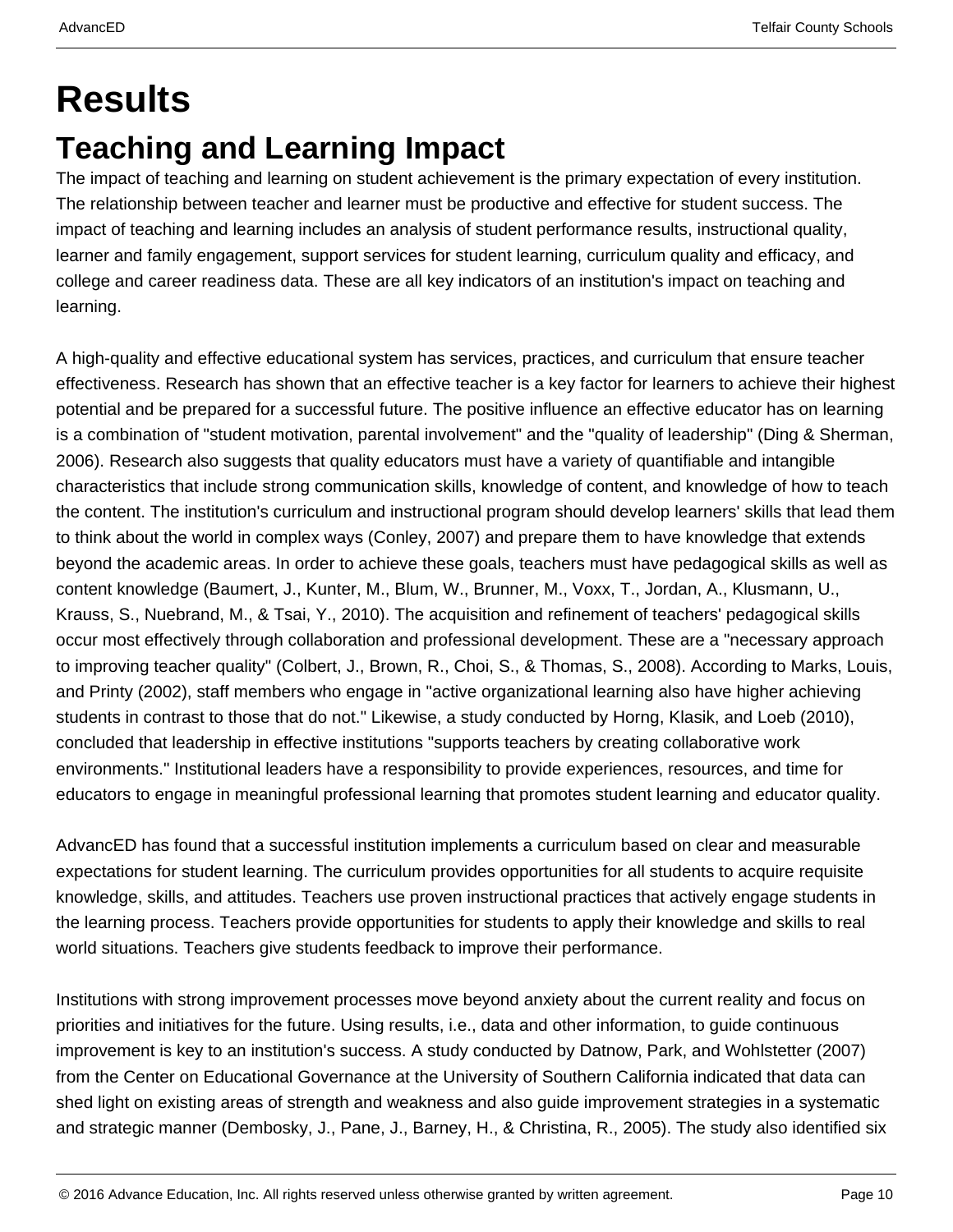key strategies that performance-driven systems use: (1) building a foundation for data-driven decision making, (2) establishing a culture of data use and continuous improvement, (3) investing in an information management system, (4) selecting the right data, (5) building institutional capacity for data-driven decision making, and (6) analyzing and acting on data to improve performance. Other research studies, though largely without comparison groups, suggested that data-driven decision-making has the potential to increase student performance (Alwin, 2002; Doyle, 2003; Lafee, 2002; McIntire, 2002).

Through ongoing evaluation of educational institutions, AdvancED has found that a successful institution uses a comprehensive assessment system based on clearly defined performance measures. The system is used to assess student performance on expectations for student learning, evaluate the effectiveness of curriculum and instruction, and determine strategies to improve student performance. The institution implements a collaborative and ongoing process for improvement that aligns the functions of the school with the expectations for student learning. Improvement efforts are sustained, and the institution demonstrates progress in improving student performance and institution effectiveness.

### **Standard 3 - Teaching and Assessing for Learning**

The system's curriculum, instructional design, and assessment practices guide and ensure teacher effectiveness and student learning across all grades and courses.

| Indicator | <b>Description</b>                                                                                                                                                                                                                     | <b>Review Team</b><br>Score | AdvancED<br><b>Network</b><br>Average |
|-----------|----------------------------------------------------------------------------------------------------------------------------------------------------------------------------------------------------------------------------------------|-----------------------------|---------------------------------------|
| 3.1       | The system's curriculum provides equitable and challenging<br>learning experiences that ensure all students have sufficient<br>opportunities to develop learning, thinking, and life skills that<br>lead to success at the next level. | 3.00                        | 2.69                                  |
| 3.2       | Curriculum, instruction, and assessment throughout the system<br>are monitored and adjusted systematically in response to data<br>from multiple assessments of student learning and an<br>examination of professional practice.        | 2.00                        | 2.55                                  |
| 3.3       | Teachers throughout the district engage students in their<br>learning through instructional strategies that ensure<br>achievement of learning expectations.                                                                            | 1.80                        | 2.54                                  |
| 3.4       | System and school leaders monitor and support the<br>improvement of instructional practices of teachers to ensure<br>student success.                                                                                                  | 2.40                        | 2.70                                  |
| 3.5       | The system operates as a collaborative learning organization<br>through structures that support improved instruction and student<br>learning at all levels.                                                                            | 2.00                        | 2.57                                  |
| 3.6       | Teachers implement the system's instructional process in<br>support of student learning.                                                                                                                                               | 2.20                        | 2.48                                  |
| 3.7       | Mentoring, coaching, and induction programs support<br>instructional improvement consistent with the system's values<br>and beliefs about teaching and learning.                                                                       | 3.00                        | 2.67                                  |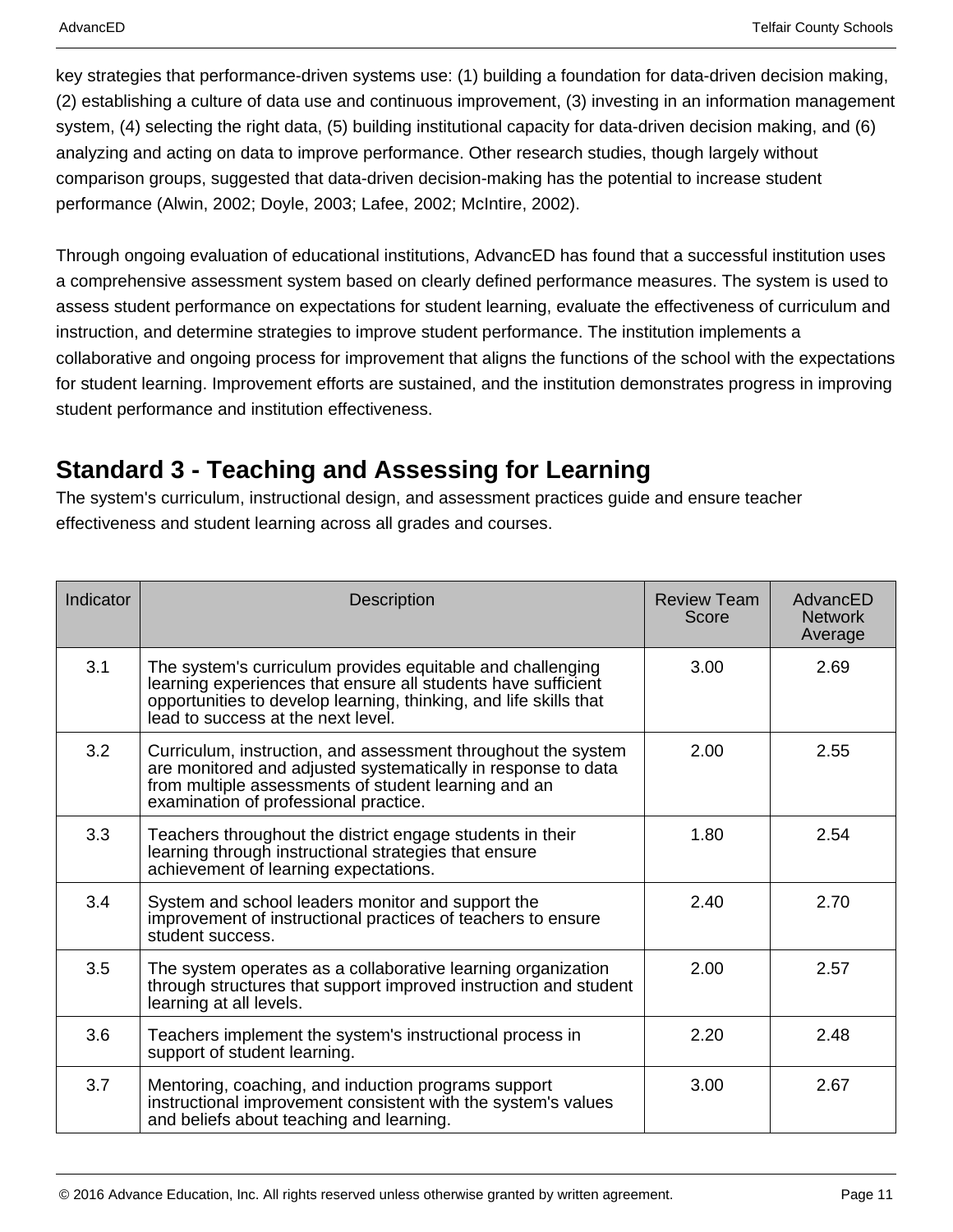| Indicator | <b>Description</b>                                                                                                                                                                                                | <b>Review Team</b><br>Score | AdvancED<br><b>Network</b><br>Average |
|-----------|-------------------------------------------------------------------------------------------------------------------------------------------------------------------------------------------------------------------|-----------------------------|---------------------------------------|
| 3.8       | The system and all of its schools engage families in meaningful<br>ways in their children's education and keep them informed of<br>their children's learning progress.                                            | 4.00                        | 2.97                                  |
| 3.9       | The system designs and evaluates structures in all schools<br>whereby each student is well known by at least one adult<br>advocate in the student's school who supports that student's<br>educational experience. | 2.80                        | 2.46                                  |
| 3.10      | Grading and reporting are based on clearly defined criteria that<br>represent the attainment of content knowledge and skills and<br>are consistent across grade levels and courses.                               | 2.40                        | 2.57                                  |
| 3.11      | All staff members participate in a continuous program of<br>professional learning.                                                                                                                                | 2.20                        | 2.60                                  |
| 3.12      | The system and its schools provide and coordinate learning<br>support services to meet the unique learning needs of students.                                                                                     | 2.00                        | 2.63                                  |

### **Standard 5 - Using Results for Continuous Improvement**

The system implements a comprehensive assessment system that generates a range of data about student learning and system effectiveness and uses the results to guide continuous improvement.

| Indicator | <b>Description</b>                                                                                                                                                                                                                                                          | <b>Review Team</b><br>Score | AdvancED<br><b>Network</b><br>Average |
|-----------|-----------------------------------------------------------------------------------------------------------------------------------------------------------------------------------------------------------------------------------------------------------------------------|-----------------------------|---------------------------------------|
| 5.1       | The system establishes and maintains a clearly defined and<br>comprehensive student assessment system.                                                                                                                                                                      | 2.40                        | 2.67                                  |
| 5.2       | Professional and support staff continuously collect, analyze and<br>apply learning from a range of data sources, including<br>comparison and trend data about student learning, instruction,<br>program evaluation, and organizational conditions that support<br>learning. | 2.00                        | 2.48                                  |
| 5.3       | Throughout the system professional and support staff are<br>trained in the interpretation and use of data.                                                                                                                                                                  | 2.40                        | 2.14                                  |
| 5.4       | The school system engages in a continuous process to<br>determine verifiable improvement in student learning, including<br>readiness for and success at the next level.                                                                                                     | 2.00                        | 2.45                                  |
| 5.5       | System and school leaders monitor and communicate<br>comprehensive information about student learning, school<br>performance, and the achievement of system and school<br>improvement goals to stakeholders.                                                                | 3.00                        | 2.85                                  |

### **Student Performance Diagnostic**

The quality of assessments used to measure student learning, assurance that assessments are administered with procedural fidelity and appropriate accommodations, assessment results that reflect the quality of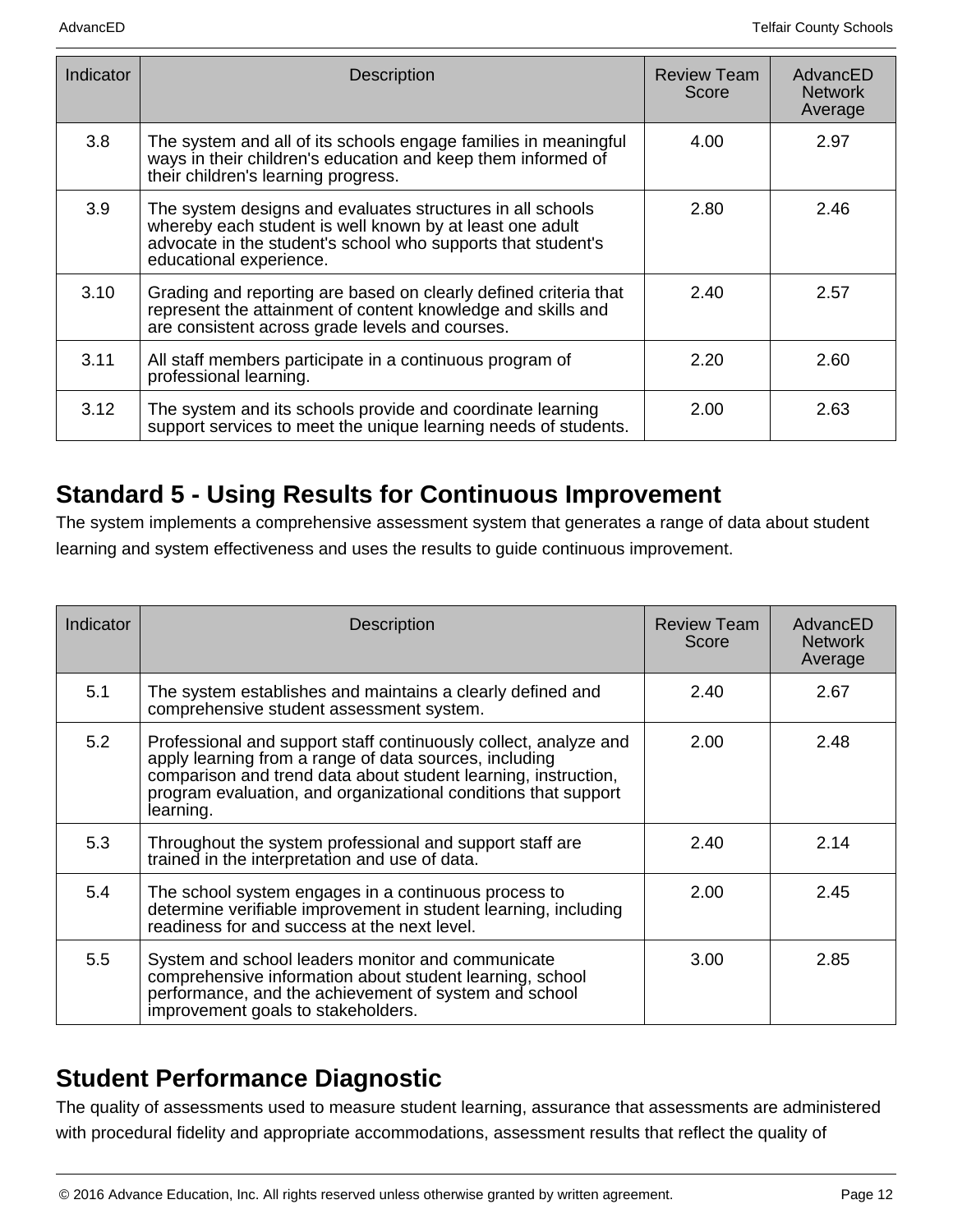learning, and closing gaps in achievement among subpopulations of students are all important indicators for evaluating overall student performance.

| Evaluative Criteria        | <b>Review Team</b><br>Score | <b>AdvancED Network</b><br>Average |
|----------------------------|-----------------------------|------------------------------------|
| <b>Assessment Quality</b>  | 3.00                        |                                    |
| <b>Test Administration</b> | 3.00                        | 3.62                               |
| Equity of Learning         | 1.60                        | 2.52                               |
| <b>Quality of Learning</b> | 3.00                        | 3.06                               |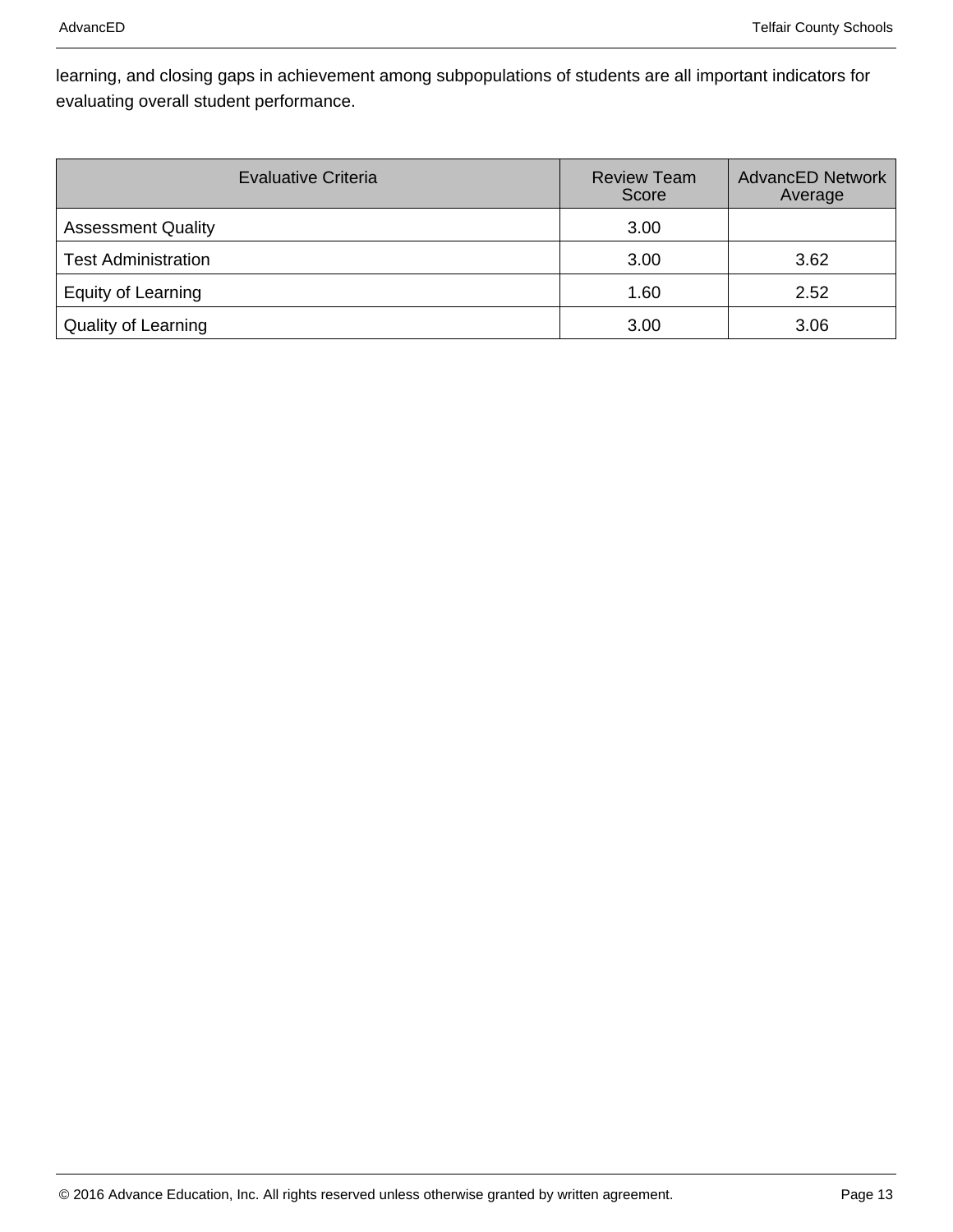### **Effective Learning Environments Observation Tool (eleot™)**

Every learner should have access to an effective learning environment in which she/he has multiple opportunities to be successful. The Effective Learning Environments Observation Tool (eleot™) measures the extent to which learners are in an environment that is equitable, supportive, and well-managed. An environment where high expectations are the norm and active learning takes place. It measures whether learners' progress is monitored and feedback is provided and the extent to which technology is leveraged for learning.

Observations of classrooms or other learning venues are conducted for a minimum of 20 minutes per observation. Every member of the External Review Team is required to be trained and pass a certification exam that establishes inter-rater reliability. Team members conduct multiple observations during the review process and provide ratings on 30 items based on a four-point scale (4=very evident; 3=evident; 2=somewhat evident; and 1=not observed). The following provides the aggregate average score across multiple observations for each of the seven learning environments included in eleot™ as well as benchmark results across the AdvancED Network.



While conducting the on-site review of Telfair County School District, the AdvanceED External Review Team visited each of the district's schools, observing a total of 61 classes. The team gained incredible insight into the district's and each school's teaching and learning processes and the district's alignment with AdvancED's belief about teaching and learning.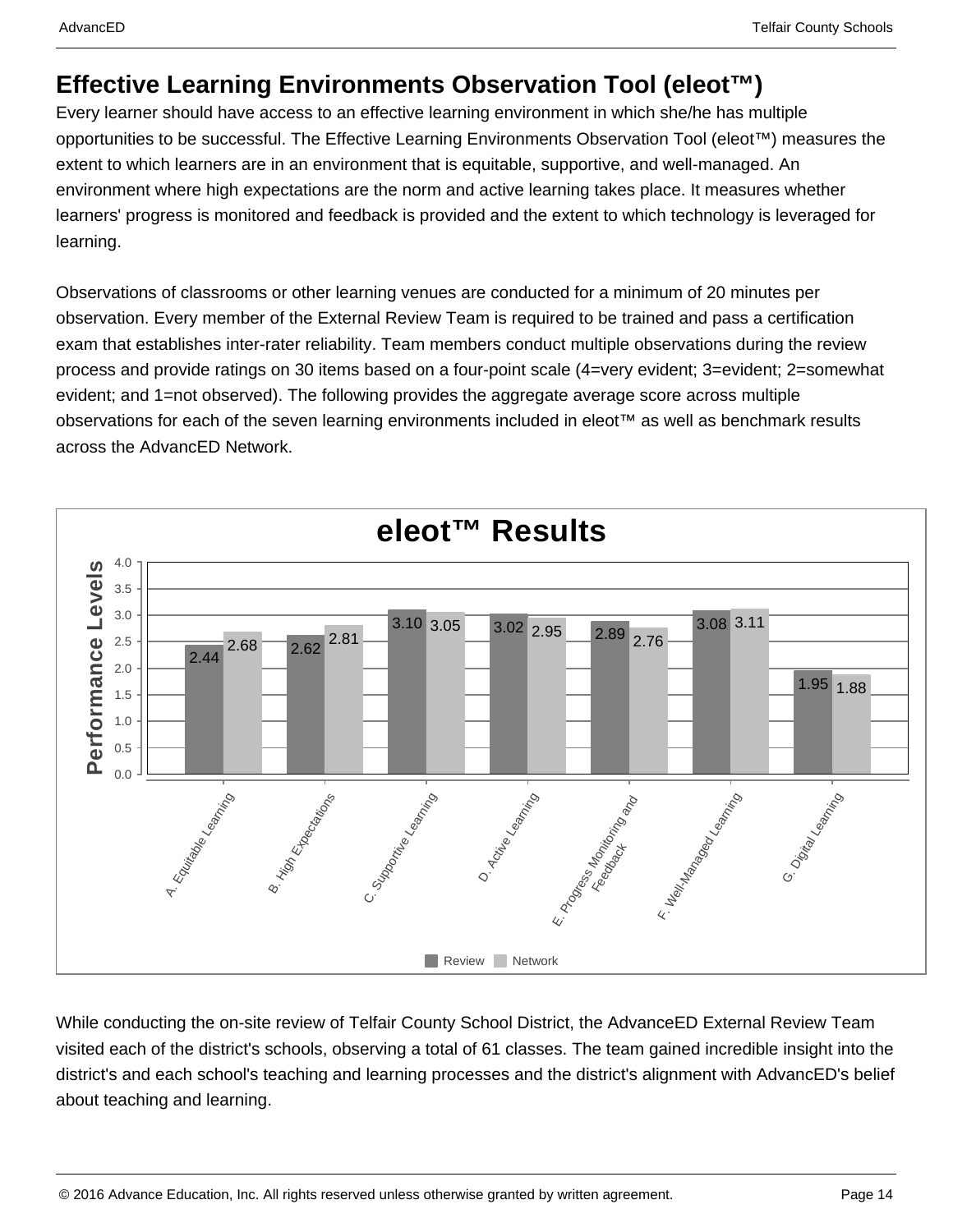It was evident that the faculty, staff, and leadership work diligently to provide a genuinely caring, supportive, respectful, well-managed, student focused learning environment. The Supportive Learning Environment received the highest ratings on the eleot and was noted as an area to be commended because students and staff demonstrated a positive attitude about the classroom and learning, expressed that learning experiences are positive, and that they are provided assistance to understand content and accomplish tasks without fail at every level. The team's observations and interviews with students while in the classrooms made it easy to conclude that the students and staff are dedicated to student success. Students observed were respectful, followed established rules, worked well with others, clearly understood classroom as well as school based routines, and respected others as well as the established expectations for behavior.

The Well-Managed Learning Environment received the next highest eleot rating. The team agreed that most teachers provide an active learning environment where students are engaged, participate and often interact freely with both teachers and peers. However, there was little interaction between students related to group or team based learning or grouping in some areas in the schools. Additionally, the team indicated that in over 96% of the classrooms visited, it was evident that students knew the rules and that the consequences were fair, clear, and consistently applied.

Students encountered during the classroom observations displayed an extraordinarily positive attitude about learning and their individual classroom experiences. The eleot environments of high expectations and equitable learning received scores slightly lower than the AEN averages of scores. The team determined through observation the following: many students strive to meet the teacher's expectations; students have equal access to classroom discussions, resources, and support; students do not appear to have opportunities to learn about their own and other cultures, backgrounds, and differences in most classes. There was little evidence of exemplars of high quality work presented in most of the classrooms visited giving this area a score of 1.72. Progress monitoring and feedback appeared to be lacking based on the team's observations. Although the school has an amazing digital technology program with a 0.8 ratio of computers to students and interactive smart boards in every classroom, few classes were using digital tools for research or collaboration with students. The area of technology usage by students received a score of 1.95 although the availability of technology received a much higher rating and is commended in other areas of the report. The area receiving the least favorable rating on the eleot 1.59, is related to the student's access to differentiated learning opportunities and activities that meet her/his needs. The district indicated an awareness of this and the team validated, through observation, the differentiation process in the primary grades. It is not however, seen in the other areas but is a focus of future professional development and implementation plans. Overall the eleot™ results indicate a nurturing environment exists in the schools and few areas of concern which can easily be addressed through a continuous improvement process. These findings align with the data noted in the AdvancED network averages.

The climate and culture of the district is one of unity and commitment. The students, staff, community members, parents agree that there is a renewed commitment to excellence and their theme permeates the streets. The superintendent, principals, central office staff, students, and teachers, and parents all agree that the system is one of caring and dedication where they are a "family" and "every student matters". The vision of the district has been one to include, engage, and instruct at a higher level. The schools and classrooms visited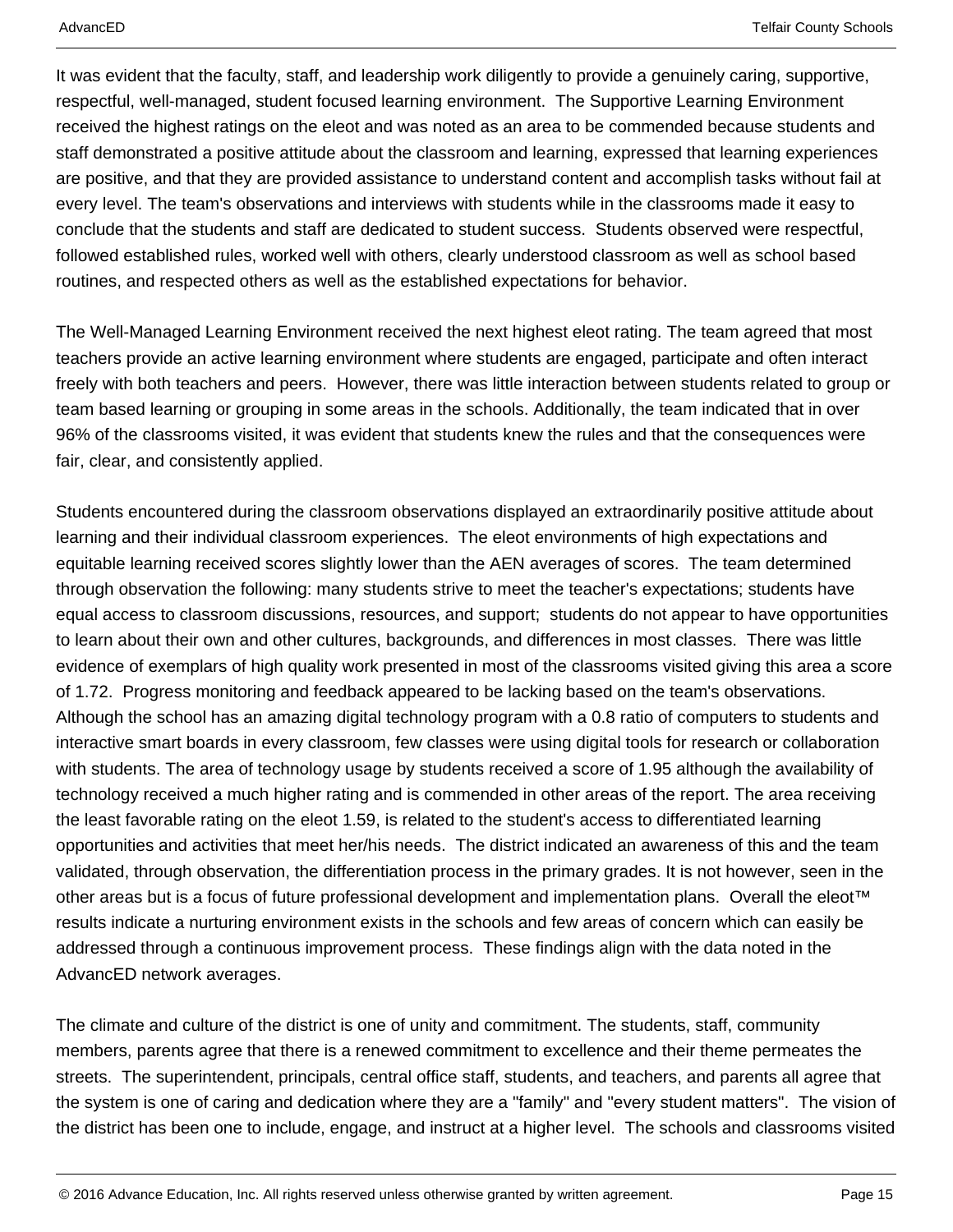support the new direction of leadership resulting in well-managed, caring, environments where students feel supported and teachers feel valued. Students have access to technology, iPads, calculators, netbooks and other resources to explore the world beyond the classroom in some classes.

The district is celebrating the continued gains in student performance and the community is proud of how schools are supporting their children but must not lose sight of the achievement gaps between the various subgroups. The eleot findings align with the standards of purpose and direction, teaching and assessing for learning, and using results for continuous improvement and serve as evidence of progress toward meeting district and school-based goals.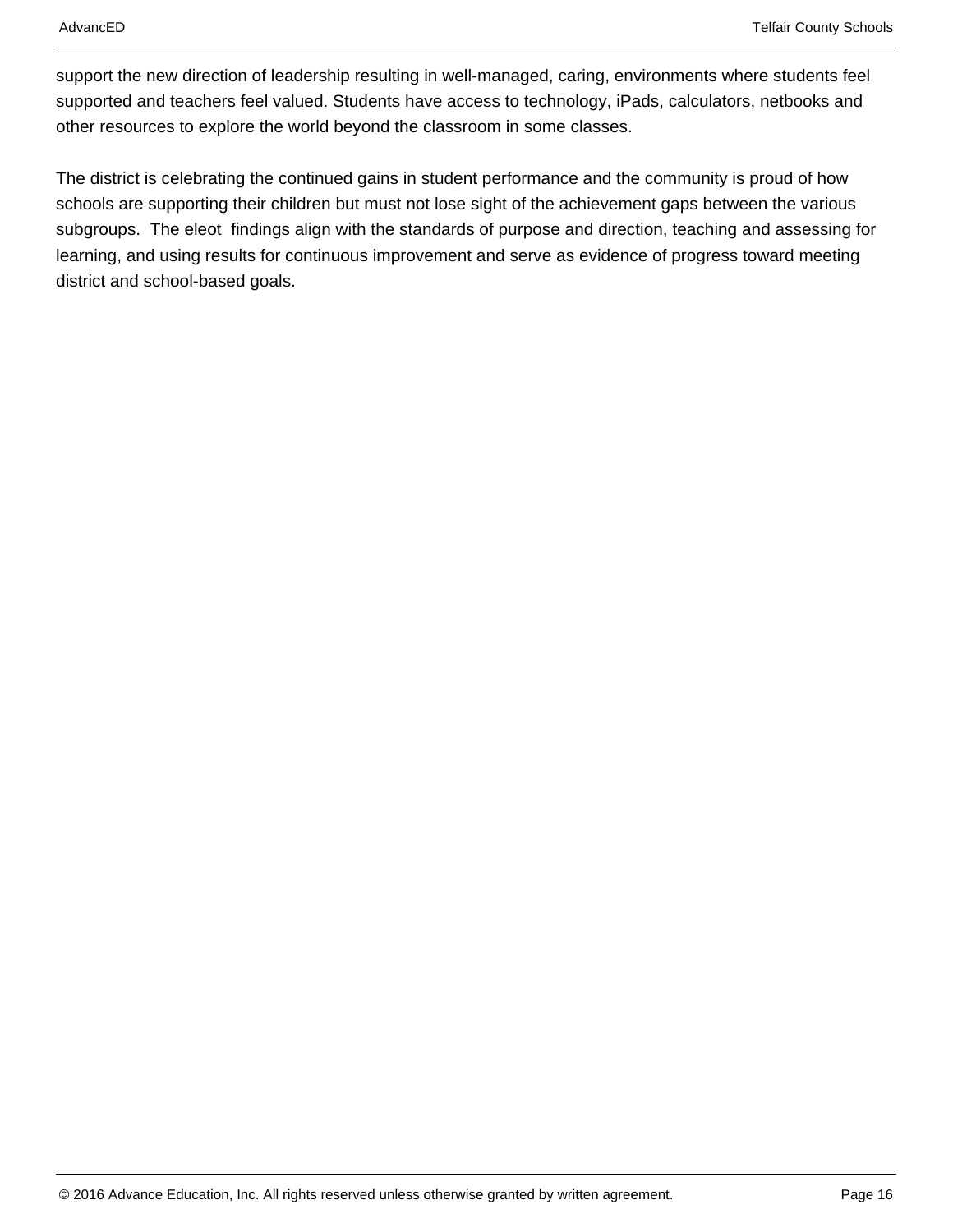### **eleot™ Data Summary**

| A. Equitable Learning                   |         | $\frac{9}{6}$                                                                                         |                     |         |                     |                 |
|-----------------------------------------|---------|-------------------------------------------------------------------------------------------------------|---------------------|---------|---------------------|-----------------|
| <b>Item</b>                             | Average | <b>Description</b>                                                                                    | Very<br>vident<br>ш | Evident | Somewhat<br>Evident | Not<br>Observed |
| $\mathbf 1$                             | 1.59    | Has differentiated learning opportunities<br>and activities that meet her/his needs                   | 8.20%               | 11.48%  | 11.48%              | 68.85%          |
| 2.                                      | 3.11    | Has equal access to classroom<br>discussions, activities, resources,<br>technology, and support       | 27.87%              | 59.02%  | 9.84%               | 3.28%           |
| 3.                                      | 3.36    | Knows that rules and consequences are.<br>fair, clear, and consistently applied                       | 42.62%              | 52.46%  | 3.28%               | 1.64%           |
| 4.                                      | 1.69    | Has ongoing opportunities to learn<br>about their own and other's<br>backgrounds/cultures/differences | 11.48%              | 14.75%  | 4.92%               | 68.85%          |
| Overall rating on a 4 point scale: 2.44 |         |                                                                                                       |                     |         |                     |                 |

| <b>B. High Expectations</b>             |         | $\frac{9}{6}$                                                                                                          |                 |         |          |                 |
|-----------------------------------------|---------|------------------------------------------------------------------------------------------------------------------------|-----------------|---------|----------|-----------------|
| <b>Item</b>                             | Average | <b>Description</b>                                                                                                     | Very<br>Evident | Evident | Somewhat | Not<br>Observed |
| 1.                                      | 3.18    | Knows and strives to meet the high<br>expectations established by the teacher                                          | 29.51%          | 59.02%  | 11.48%   | $0.00\%$        |
| 2.                                      | 2.92    | Is tasked with activities and learning that<br>are challenging but attainable                                          | 16.39%          | 60.66%  | 21.31%   | 1.64%           |
| 3.                                      | 1.72    | Is provided exemplars of high quality<br>work                                                                          | 14.75%          | 9.84%   | 8.20%    | 67.21%          |
| 4.                                      | 2.72    | Is engaged in rigorous coursework,<br>discussions, and/or tasks                                                        | 13.11%          | 50.82%  | 31.15%   | 4.92%           |
| 5.                                      | 2.56    | Is asked and responds to questions that<br>require higher order thinking (e.g.,<br>applying, evaluating, synthesizing) | 11.48%          | 52.46%  | 16.39%   | 19.67%          |
| Overall rating on a 4 point scale: 2.62 |         |                                                                                                                        |                 |         |          |                 |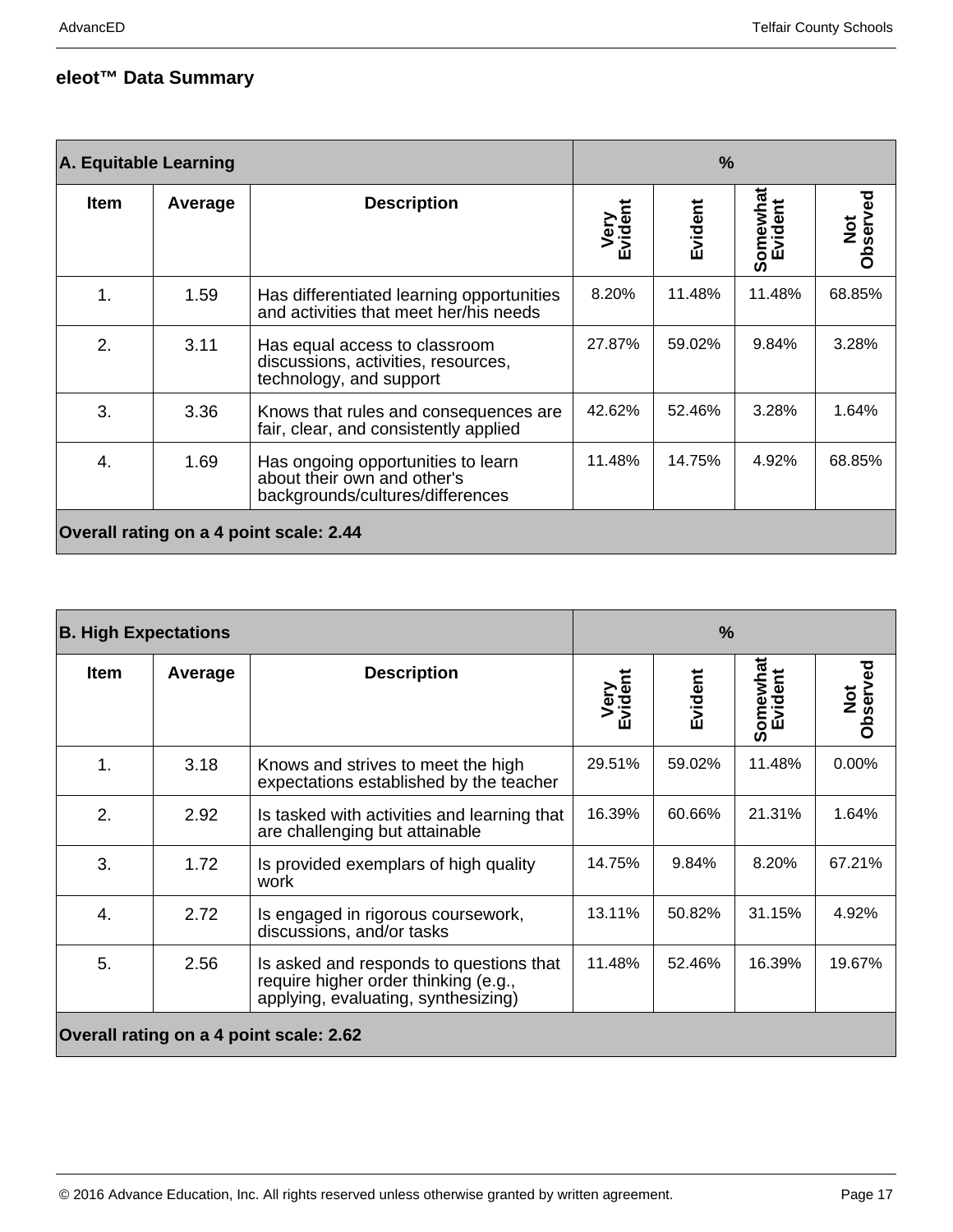| <b>C. Supportive Learning</b>           |         | $\frac{9}{6}$                                                                                                                |                 |         |          |                 |
|-----------------------------------------|---------|------------------------------------------------------------------------------------------------------------------------------|-----------------|---------|----------|-----------------|
| <b>Item</b>                             | Average | <b>Description</b>                                                                                                           | Very<br>Evident | Evident | Somewhat | Not<br>Observed |
| $\mathbf 1$ .                           | 3.30    | Demonstrates or expresses that<br>learning experiences are positive                                                          | 36.07%          | 57.38%  | 6.56%    | 0.00%           |
| 2.                                      | 3.36    | Demonstrates positive attitude about the<br>classroom and learning                                                           | 42.62%          | 50.82%  | 6.56%    | $0.00\%$        |
| 3.                                      | 3.11    | Takes risks in learning (without fear of<br>negative feedback)                                                               | 22.95%          | 67.21%  | 8.20%    | 1.64%           |
| 4.                                      | 3.23    | Is provided support and assistance to<br>understand content and accomplish<br>tasks                                          | 29.51%          | 63.93%  | 6.56%    | $0.00\%$        |
| 5.                                      | 2.49    | Is provided additional/alternative<br>instruction and feedback at the<br>appropriate level of challenge for her/his<br>needs | 14.75%          | 42.62%  | 19.67%   | 22.95%          |
| Overall rating on a 4 point scale: 3.10 |         |                                                                                                                              |                 |         |          |                 |

|                                         | <b>D. Active Learning</b> |                                                                                          | $\frac{9}{6}$       |         |                     |                 |
|-----------------------------------------|---------------------------|------------------------------------------------------------------------------------------|---------------------|---------|---------------------|-----------------|
| <b>Item</b>                             | Average                   | <b>Description</b>                                                                       | Very<br>vident<br>Ŵ | Evident | Somewhat<br>Evident | Not<br>Observed |
| 1.                                      | 3.13                      | Has several opportunities to engage in<br>discussions with teacher and other<br>students | 34.43%              | 47.54%  | 14.75%              | 3.28%           |
| 2.                                      | 2.69                      | Makes connections from content to real-<br>life experiences                              | 27.87%              | 34.43%  | 16.39%              | 21.31%          |
| 3.                                      | 3.23                      | Is actively engaged in the learning<br>activities                                        | 42.62%              | 39.34%  | 16.39%              | 1.64%           |
| Overall rating on a 4 point scale: 3.02 |                           |                                                                                          |                     |         |                     |                 |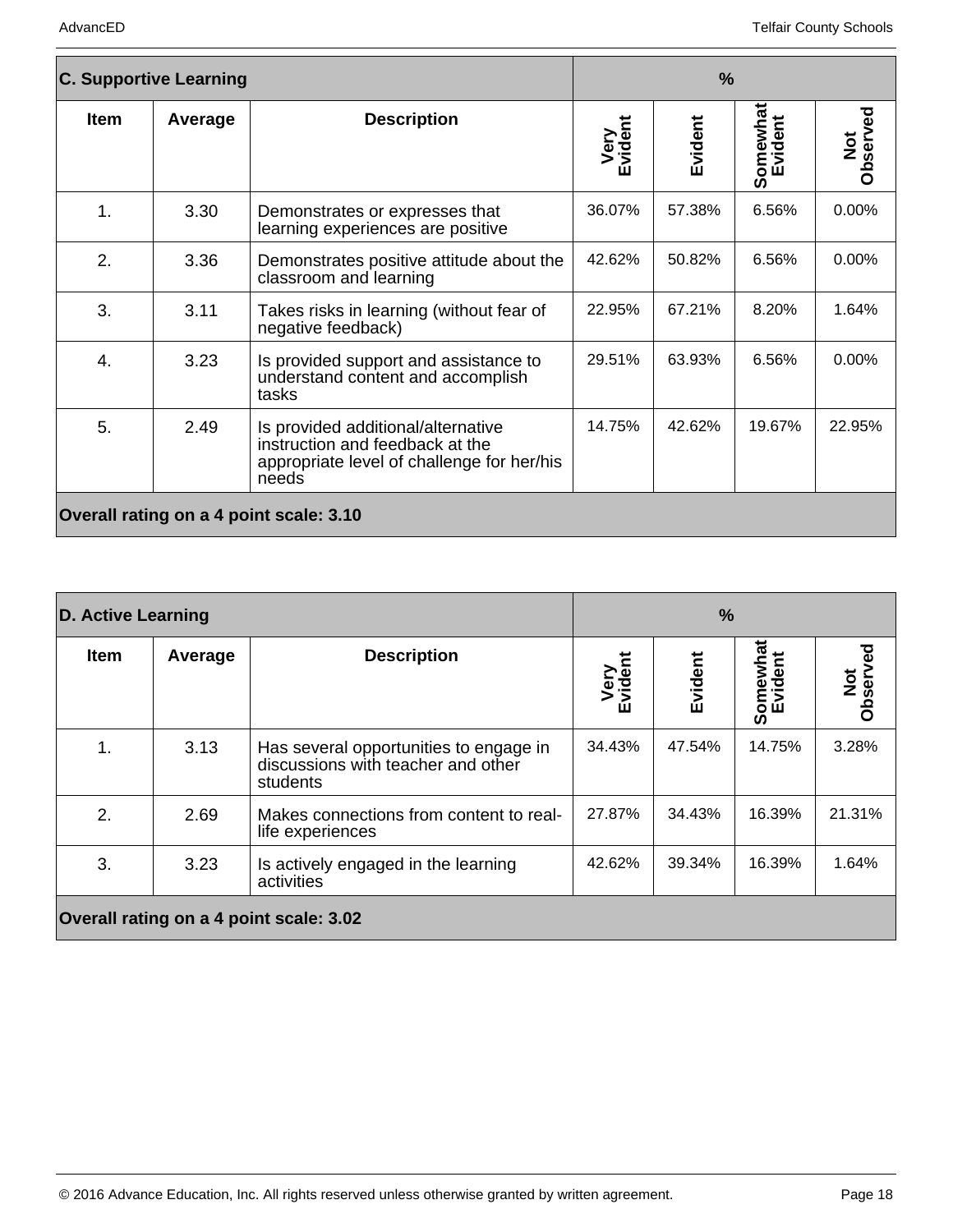| <b>E. Progress Monitoring and Feedback</b> |         | $\frac{9}{6}$                                                     |                      |         |                          |                 |
|--------------------------------------------|---------|-------------------------------------------------------------------|----------------------|---------|--------------------------|-----------------|
| <b>Item</b>                                | Average | <b>Description</b>                                                | Very<br>vident<br>ĤП | Evident | iomewhat<br>Evident<br>ທ | Not<br>Observed |
| 1.                                         | 2.72    | Is asked and/or quizzed about individual<br>progress/learning     | 9.84%                | 60.66%  | 21.31%                   | 8.20%           |
| 2.                                         | 2.98    | Responds to teacher feedback to<br>improve understanding          | 21.31%               | 59.02%  | 16.39%                   | 3.28%           |
| 3.                                         | 3.03    | Demonstrates or verbalizes<br>understanding of the lesson/content | 21.31%               | 62.30%  | 14.75%                   | 1.64%           |
| 4.                                         | 2.84    | Understands how her/his work is<br>assessed                       | 18.03%               | 60.66%  | 8.20%                    | 13.11%          |
| 5.                                         | 2.87    | Has opportunities to revise/improve<br>work based on feedback     | 22.95%               | 52.46%  | 13.11%                   | 11.48%          |
| Overall rating on a 4 point scale: 2.89    |         |                                                                   |                      |         |                          |                 |

|                                         | <b>F. Well-Managed Learning</b> |                                                                        | $\frac{9}{6}$       |         |                     |                 |
|-----------------------------------------|---------------------------------|------------------------------------------------------------------------|---------------------|---------|---------------------|-----------------|
| <b>Item</b>                             | Average                         | <b>Description</b>                                                     | Very<br>vident<br>ш | Evident | Somewhat<br>Evident | Not<br>Observed |
| 1.                                      | 3.59                            | Speaks and interacts respectfully with<br>teacher(s) and peers         | 60.66%              | 37.70%  | 1.64%               | $0.00\%$        |
| 2.                                      | 3.39                            | Follows classroom rules and works well<br>with others                  | 50.82%              | 39.34%  | 8.20%               | 1.64%           |
| 3.                                      | 2.85                            | Transitions smoothly and efficiently to<br>activities                  | 32.79%              | 40.98%  | 4.92%               | 21.31%          |
| 4.                                      | 2.13                            | Collaborates with other students during<br>student-centered activities | 19.67%              | 24.59%  | 4.92%               | 50.82%          |
| 5.                                      | 3.44                            | Knows classroom routines, behavioral<br>expectations and consequences  | 54.10%              | 39.34%  | 3.28%               | 3.28%           |
| Overall rating on a 4 point scale: 3.08 |                                 |                                                                        |                     |         |                     |                 |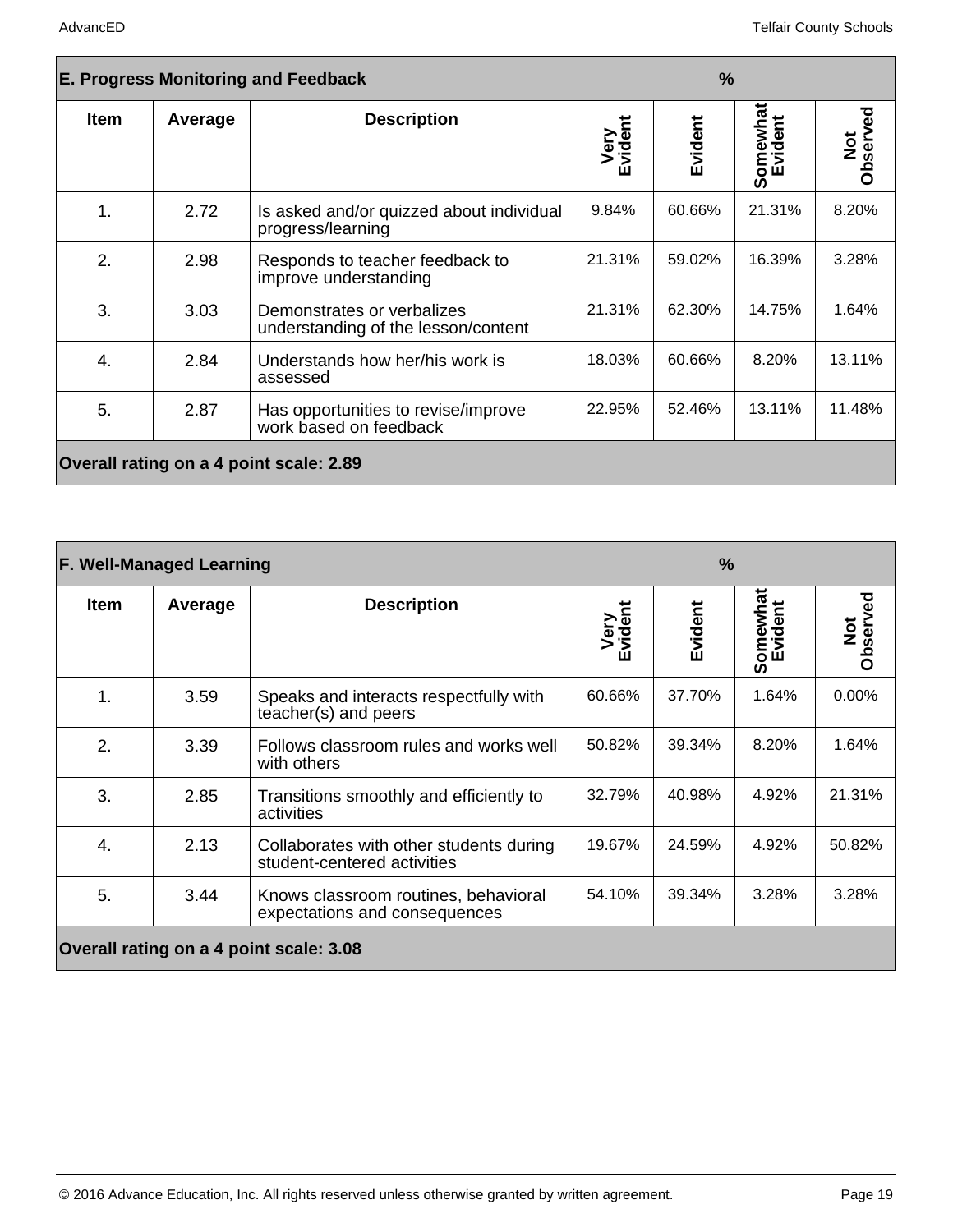| <b>G. Digital Learning</b>              |         |                                                                                                                    | $\frac{9}{6}$       |         |          |                 |
|-----------------------------------------|---------|--------------------------------------------------------------------------------------------------------------------|---------------------|---------|----------|-----------------|
| <b>Item</b>                             | Average | <b>Description</b>                                                                                                 | Very<br>vident<br>Ŵ | Evident | Somewhat | Not<br>Observed |
| 1.                                      | 2.23    | Uses digital tools/technology to gather,<br>evaluate, and/or use information for<br>learning                       | 22.95%              | 22.95%  | 8.20%    | 45.90%          |
| 2.                                      | 1.75    | Uses digital tools/technology to conduct<br>research, solve problems, and/or create<br>original works for learning | 19.67%              | 4.92%   | 6.56%    | 68.85%          |
| 3.                                      | 1.87    | Uses digital tools/technology to<br>communicate and work collaboratively<br>for learning                           | 18.03%              | 13.11%  | 6.56%    | 62.30%          |
| Overall rating on a 4 point scale: 1.95 |         |                                                                                                                    |                     |         |          |                 |

## **Findings**

### **Improvement Priority**

Develop and implement common instructional strategies to be used by all teachers throughout the system. (Indicator 3.2, Indicator 3.3)

#### Evidence and Rationale

During interviews teachers indicated they have a common grade level planning and professional development time that provides many opportunities for learning and collaboration. Teachers in grades K-2 utilize this time to discuss data and instruction through a coordinated effort with an instructional coach. The External Review Team recognized the system and school leaders have a very real commitment to the improvement of teaching practices as evidenced in their training opportunities and time allocated for teachers. Teachers are afforded complete autonomy in their instructional strategies. While teachers review student performance data, there was little evidence of changes in instruction to meet the needs of each student. Interviewees indicated that interventions mostly consisted of more practice or extra time. Teachers were not able to articulate their understanding of true teaching practices, and students were not able to express how they were being taught. Teaching should consist of a balance between teacher autonomy and a common language for instruction. Students benefit from common strategies, which minimize the directives needed and allow teachers to move quickly into the content of the lesson.

Teachers are using the Georgia Department of Education Standards as their curriculum. Interviews with administrators and teachers indicated the system is working to ensure the system's PreK-12 curriculum guides and planning processes are aligned with the GDOE Standards. These efforts are a work in progress and are planned to continue across the district.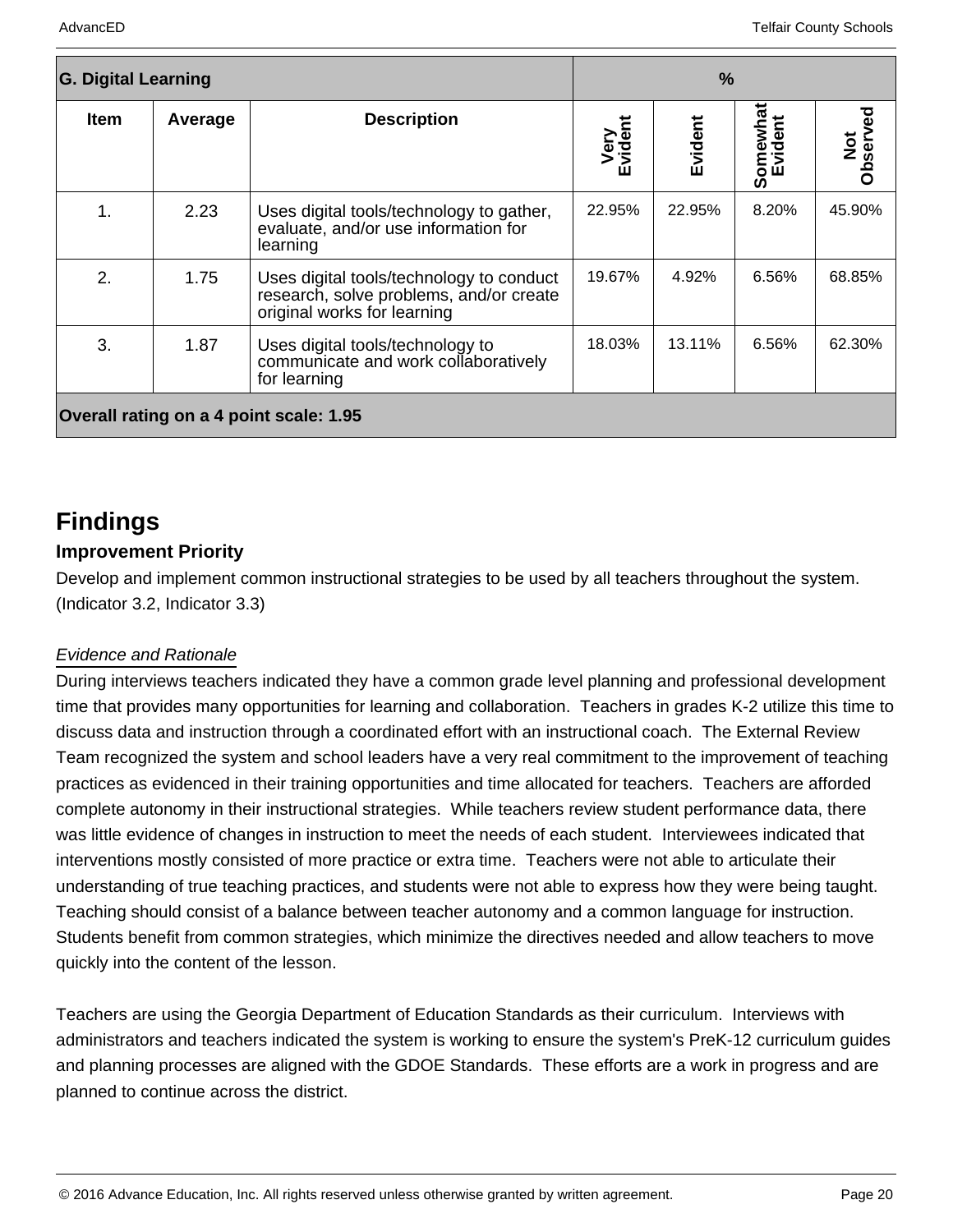#### **Improvement Priority**

Develop, train and engage teachers and support staff in a continuous systematic process for collecting, analyzing, and applying learning information to guide instruction and determine verifiable improvement in student learning.

(Indicator 5.2, Indicator 5.3, Indicator 5.4)

#### Evidence and Rationale

Artifacts provided by the system included a comprehensive collection of assessment data available to the school staff for use in data analysis. This information provided a view of where students were functioning academically. Interviews revealed there was no collective representation of a child's achievement test data and results K-12. The practice of collecting District Assessments, Common Assessments developed by teachers, and formative and summative assessments for each child enhances the opportunity to gain a more complete view of each student's progress, and make decisions that are aligned with his/her needs. Interviews with teachers indicate they feel the need for more skills in how the data can impact their teaching practice in ways that improve student learning. Teachers indicate anecdotal information and informal conversations occur but are mainly focused on identification. K-2 teachers revealed they use a process of reflection on teaching and learning during their grade level meetings to review and assess student achievement and to connect their instructional practices. While all teachers K-12 indicate they review student performance data, there was little evidence of changes in instruction to lessen the achievement gaps of students.

It was clear to the External Review Team that teachers are very competent in analyzing the multitude of data available to them, and expressed a commitment to increasing student performance by providing interventions at appropriate levels. The district leadership is committed to supporting increased student achievement and staff development. This is evidenced by their support and the time they allocate to staff for planning. While quality professional development is evident and continues to be included in the system plan, it should include all staff who are responsible for student learning.

All stakeholders benefit from receiving and responding to comprehensive information about students. These data should be used in analyzing effectiveness of instruction and programs that support student learning. The entire process of continuous improvement is predicated on the belief that ongoing monitoring of comprehensive data contributes to successful growth and achievement of individual learning needs. Consistent improvement plans tied to measurable student learning goals and carefully aligned assessment data will enhance the use of such data in professional learning communities and allow opportunities to review and revise improvement efforts as warranted. A system that monitors and looks deeply at student data within and across grade levels guarantees a seamless and viable curriculum for all students directly aligned to their needs.

#### **Improvement Priority**

Further develop existing collaborative professional learning plan and time so that it is linked to improvement results in instructional practice and student performance. (Indicator 3.5)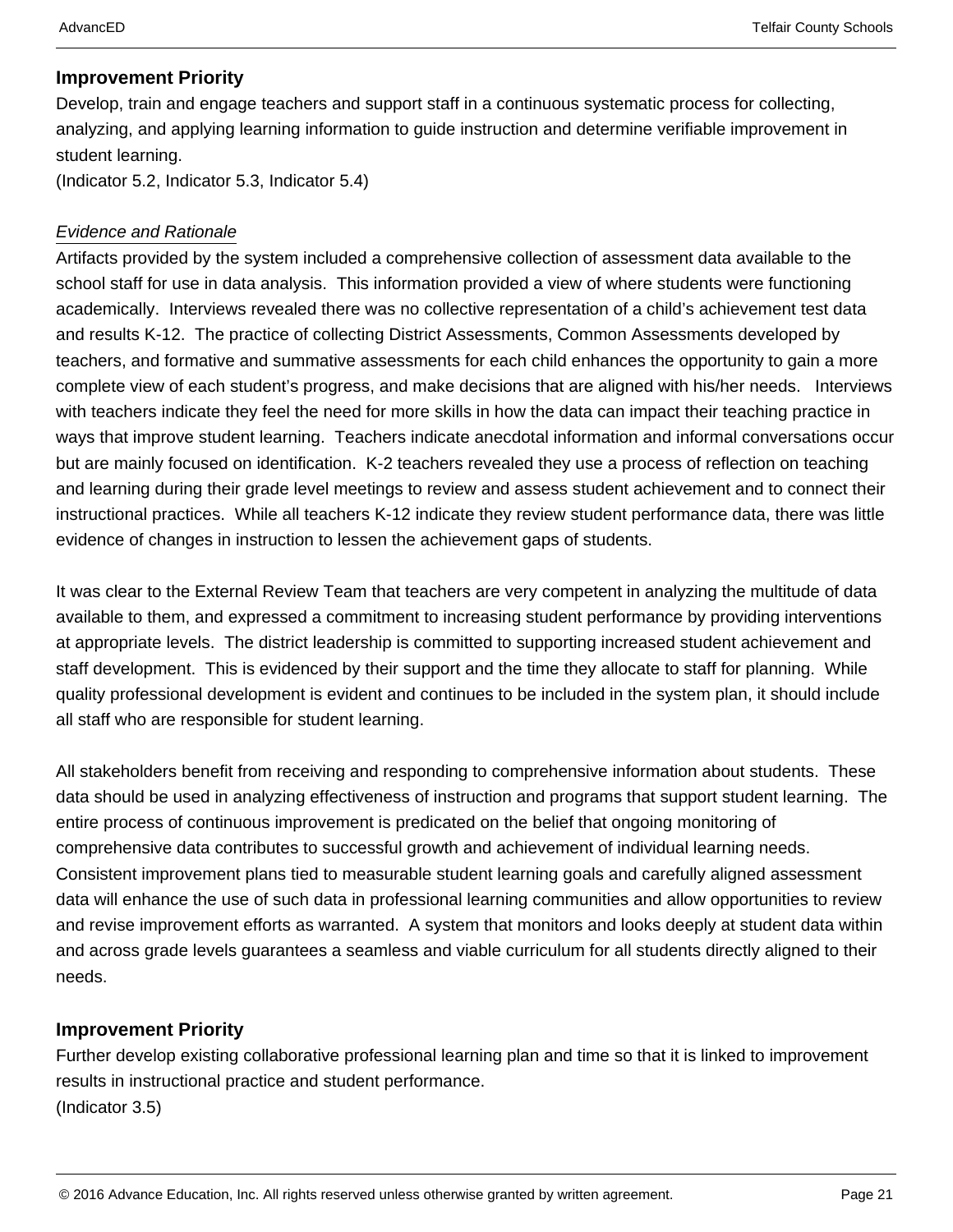#### Evidence and Rationale

Grade level, department, and district leadership meetings are scheduled on a regular basis. In order to enrich the collaboration time include the following elements: discussions of the results of inquiry practice, examination of student work, reflection, study teams, and peer coaching as part of the routine. These elements when linked to student needs will result in improved instructional practice and increased student performance. Targeted work based on student needs with a focus on ways to change instructional practices may decrease student achievement gaps. The district's Professional Learning Community collaboration time allows teachers to align objectives, activities, collect exemplars, develop and analyze formative assessments in order to determine level of student understanding and to monitor student progress.

#### **Powerful Practice**

Telfair County Schools engages families in many meaningful ways in their children's education. (Indicator 3.8)

#### Evidence and Rationale

During interviews, parents conveyed their praise for the many means that Telfair County Schools keeps them informed and up-to-date about their children's grades and progress. They reported that the schools and staff are proactive in their overall communication. Parent surveys further substantiated the praise for communication efforts. Stakeholders indicated they are very involved in shaping decisions and working with the schools and the system collaboratively on improvement efforts. One comment stated was, "Whether you have a child in this school system or not does not matter, because as a community we care about our children." A culture of openness and transparency among all stakeholders is embraced and supports the system's purpose and direction.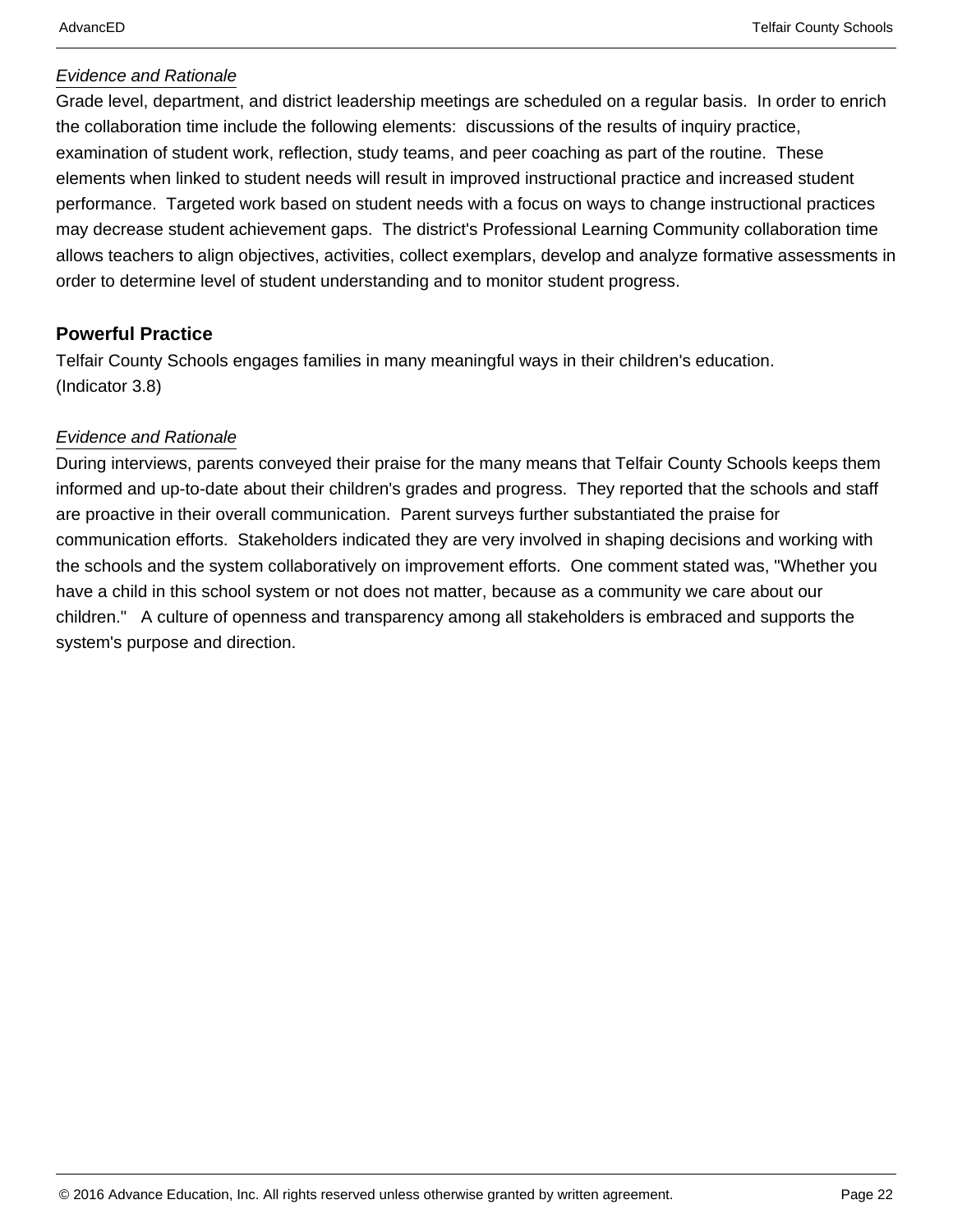## **Leadership Capacity**

The capacity of leadership to ensure an institution's progress towards its stated objectives is an essential element of organizational effectiveness. An institution's leadership capacity includes the fidelity and commitment to its institutional purpose and direction, the effectiveness of governance and leadership to enable the institution to realize its stated objectives, the ability to engage and involve stakeholders in meaningful and productive ways, and the capacity to enact strategies to improve results of student learning.

Purpose and direction are critical to successful institutions. A study conducted in 2010 by the London-based Chartered Institute of Personnel and Development (CIPD) reported that "in addition to improving performance, the research indicates that having a sense of shared purpose also improves employee engagement" and that "lack of understanding around purpose can lead to demotivation and emotional detachment, which in turn lead to a disengaged and dissatisfied workforce."

AdvancED has found through its evaluation of best practices in more than 32,000 institutions around the world that a successful institution commits to a shared purpose and direction and establishes expectations for student learning that are aligned with the institutions' vision and supported by internal and external stakeholders. These expectations serve as the focus for assessing student performance and overall institution effectiveness.

Governance and leadership are key factors in raising institutional quality. Leaders, both local administrators and governing boards/authorities, are responsible for ensuring all learners achieve while also managing many other facets of an institution. Institutions that function effectively do so without tension between the governing board/authority, administrators, and educators and have established relationships of mutual respect and a shared vision (Feuerstein & Opfer, 1998). In a meta-analysis of educational institution leadership research, Leithwood and Sun (2012) found that leaders (school and governing boards/authority) can significantly "influence school conditions through their achievement of a shared vision and agreed-on goals for the organization, their high expectations and support of organizational members, and their practices that strengthen school culture and foster collaboration within the organization." With the increasing demands of accountability placed on institutional leaders, leaders who empower others need considerable autonomy and involve their communities to attain continuous improvement goals. Leaders who engage in such practices experience a greater level of success (Fink & Brayman, 2006). Similarly, governing boards/authorities that focus on policy-making are more likely to allow institutional leaders the autonomy to make decisions that impact teachers and students and are less responsive to politicization than boards/authorities that respond to vocal citizens (Greene, 1992).

AdvancED's experience, gained through evaluation of best practices, has indicated that a successful institution has leaders who are advocates for the institution's vision and improvement efforts. The leaders provide direction and allocate resources to implement curricular and co-curricular programs that enable students to achieve expectations for their learning. Leaders encourage collaboration and shared responsibility for school improvement among stakeholders. The institution's policies, procedures, and organizational conditions ensure equity of learning opportunities and support for innovation.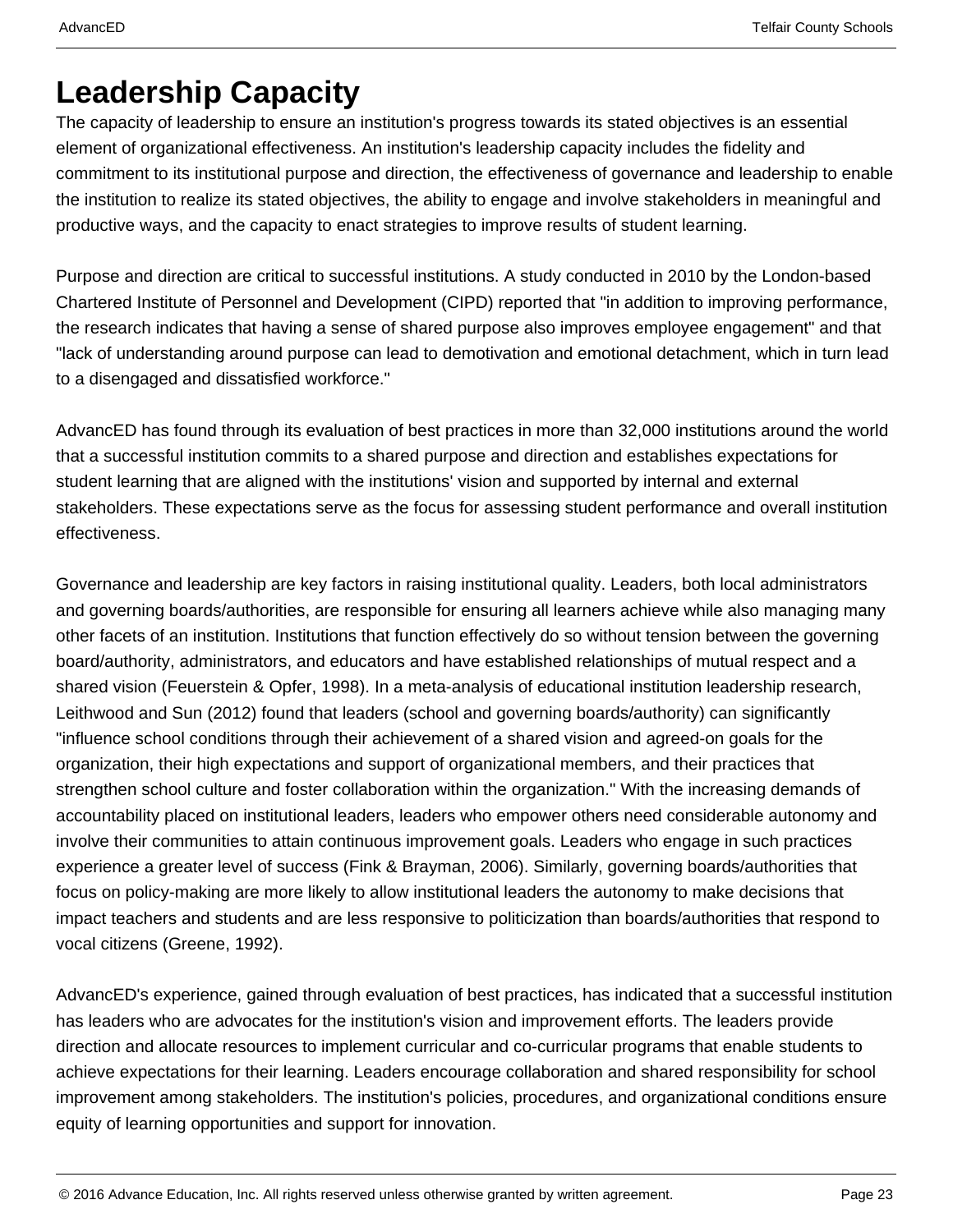### **Standard 1 - Purpose and Direction**

The system maintains and communicates at all levels of the organization a purpose and direction for continuous improvement that commit to high expectations for learning as well as shared values and beliefs about teaching and learning.

| Indicator | <b>Description</b>                                                                                                                                                                                                                                                                                                                     | <b>Review Team</b><br>Score | AdvancED<br><b>Network</b><br>Average |
|-----------|----------------------------------------------------------------------------------------------------------------------------------------------------------------------------------------------------------------------------------------------------------------------------------------------------------------------------------------|-----------------------------|---------------------------------------|
| 1.1       | The system engages in a systematic, inclusive, and<br>comprehensive process to review, revise, and communicate a<br>system-wide purpose for student success.                                                                                                                                                                           | 3.00                        | 2.67                                  |
| 1.2       | The system ensures that each school engages in a systematic,<br>inclusive, and comprehensive process to review, revise, and<br>communicate a school purpose for student success.                                                                                                                                                       | 3.00                        | 2.69                                  |
| 1.3       | The school leadership and staff at all levels of the system<br>commit to a culture that is based on shared values and beliefs<br>about teaching and learning and supports challenging, equitable<br>educational programs and learning experiences for all students<br>that include achievement of learning, thinking, and life skills. | 3.00                        | 2.87                                  |
| 1.4       | Leadership at all levels of the system implement a continuous<br>improvement process that provides clear direction for improving<br>conditions that support student learning.                                                                                                                                                          | 2.00                        | 2.64                                  |

### **Standard 2 - Governance and Leadership**

The system operates under governance and leadership that promote and support student performance and system effectiveness.

| Indicator     | <b>Description</b>                                                                                                                                                                 | <b>Review Team</b><br>Score | AdvancED<br><b>Network</b><br>Average |
|---------------|------------------------------------------------------------------------------------------------------------------------------------------------------------------------------------|-----------------------------|---------------------------------------|
| 2.1           | The governing body establishes policies and supports practices<br>that ensure effective administration of the system and its<br>schools.                                           | 3.00                        | 2.96                                  |
| $2.2^{\circ}$ | The governing body operates responsibly and functions<br>effectively.                                                                                                              | 4.00                        | 2.99                                  |
| 2.3           | The governing body ensures that the leadership at all levels has<br>the autonomy to meet goals for achievement and instruction and<br>to manage day-to-day operations effectively. | 4.00                        | 3.20                                  |
| 2.4           | Leadership and staff at all levels of the system foster a culture<br>consistent with the system's purpose and direction.                                                           | 3.00                        | 3.00                                  |
| 2.5           | Leadership engages stakeholders effectively in support of the<br>system's purpose and direction.                                                                                   | 3.00                        | 2.69                                  |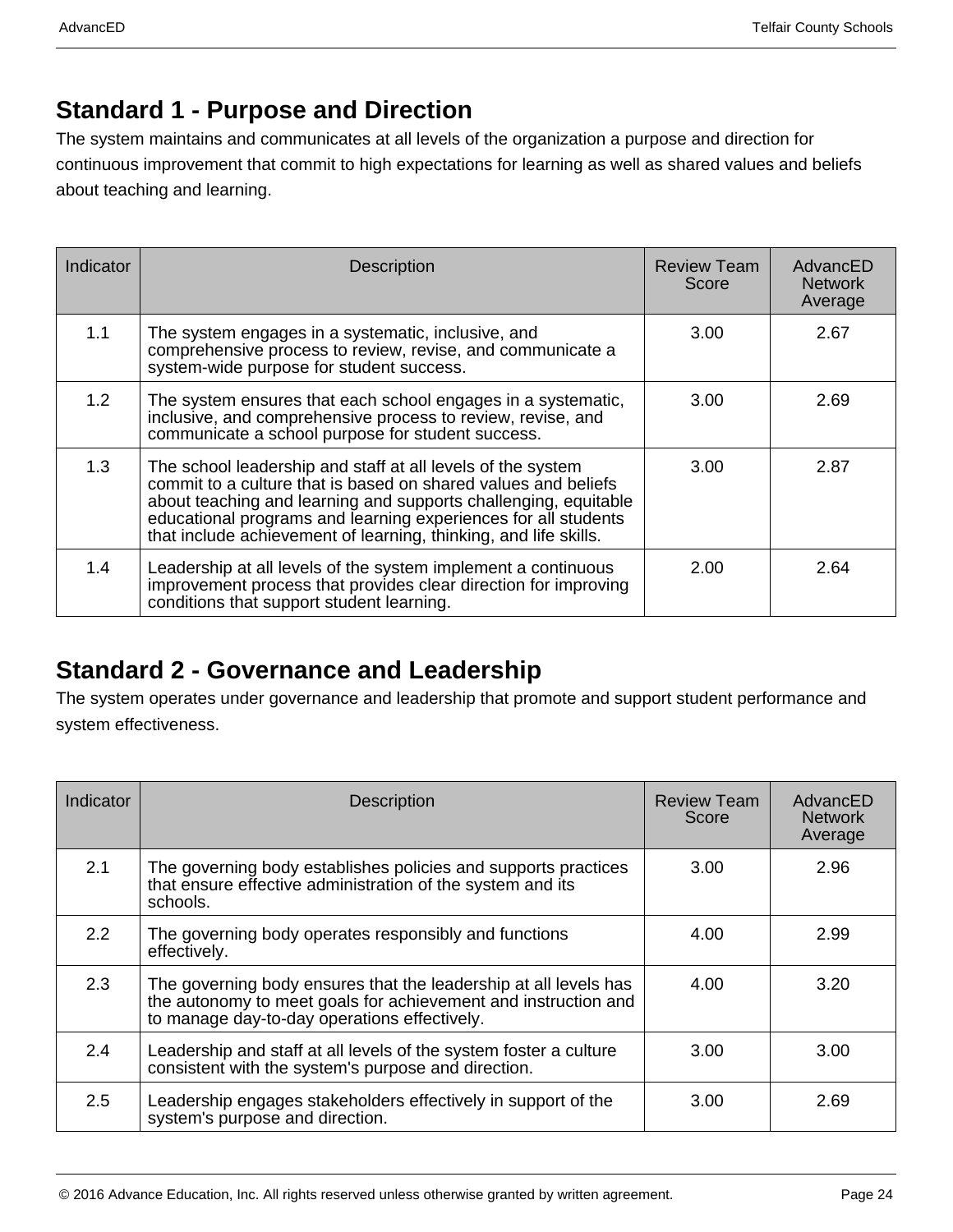| Indicator | <b>Description</b>                                                                                                                                                | <b>Review Team</b><br>Score | AdvancED<br><b>Network</b><br>Average |
|-----------|-------------------------------------------------------------------------------------------------------------------------------------------------------------------|-----------------------------|---------------------------------------|
| 2.6       | Leadership and staff supervision and evaluation processes<br>result in improved professional practice in all areas of the<br>system and improved student success. | 2.60                        | 2.78                                  |

### **Stakeholder Feedback Diagnostic**

Stakeholder Feedback is the third of three primary areas of evaluation in AdvancED's Performance Accreditation model. The AdvancED surveys (student, parent, and teacher) are directly correlated to the AdvancED Standards and indicators. They provide not only direct information about stakeholder satisfaction but also become a source of data for triangulation by the External Review Team as it evaluates indicators.

Institutions are asked to collect and analyze stakeholder feedback data, then submit the data and the analyses to the External Review Team for review. The External Review Team evaluates the quality of the administration of the surveys by institution, survey results, and the degree to which the institution analyzed and acted on the results.

| Evaluative Criteria                              | <b>Review Team</b><br>Score | <b>AdvancED Network</b><br>Average |
|--------------------------------------------------|-----------------------------|------------------------------------|
| Questionnaire Administration                     | 4.00                        | 3.43                               |
| <b>Stakeholder Feedback Results and Analysis</b> | 3.00                        | 3.12                               |

### **Findings**

### **Opportunity For Improvement**

Develop and implement a systemic and systematic continuous improvement process that identifies specific student achievement goals, including action planning identifying measurable objectives, strategies, activities, resources, and timelines with specific assessments designated for monitoring and measuring progress toward the goals.

(Indicator 1.4)

#### Evidence and Rationale

The district has some processes in place to address continuous improvement. Through interviews and examination of district and school improvement plans it was evident the processes are not formalized in all areas. Because increasing student achievement is one of the goals in the district, activities should be aligned to specific academic areas of need. In addition, evaluation of the strategies and activities should be done in order to continue revision and alignment to ensure organizational effectiveness and achievement.

#### **Powerful Practice**

The Telfair County School System Board of Education has a clear and complete set of policies to ensure the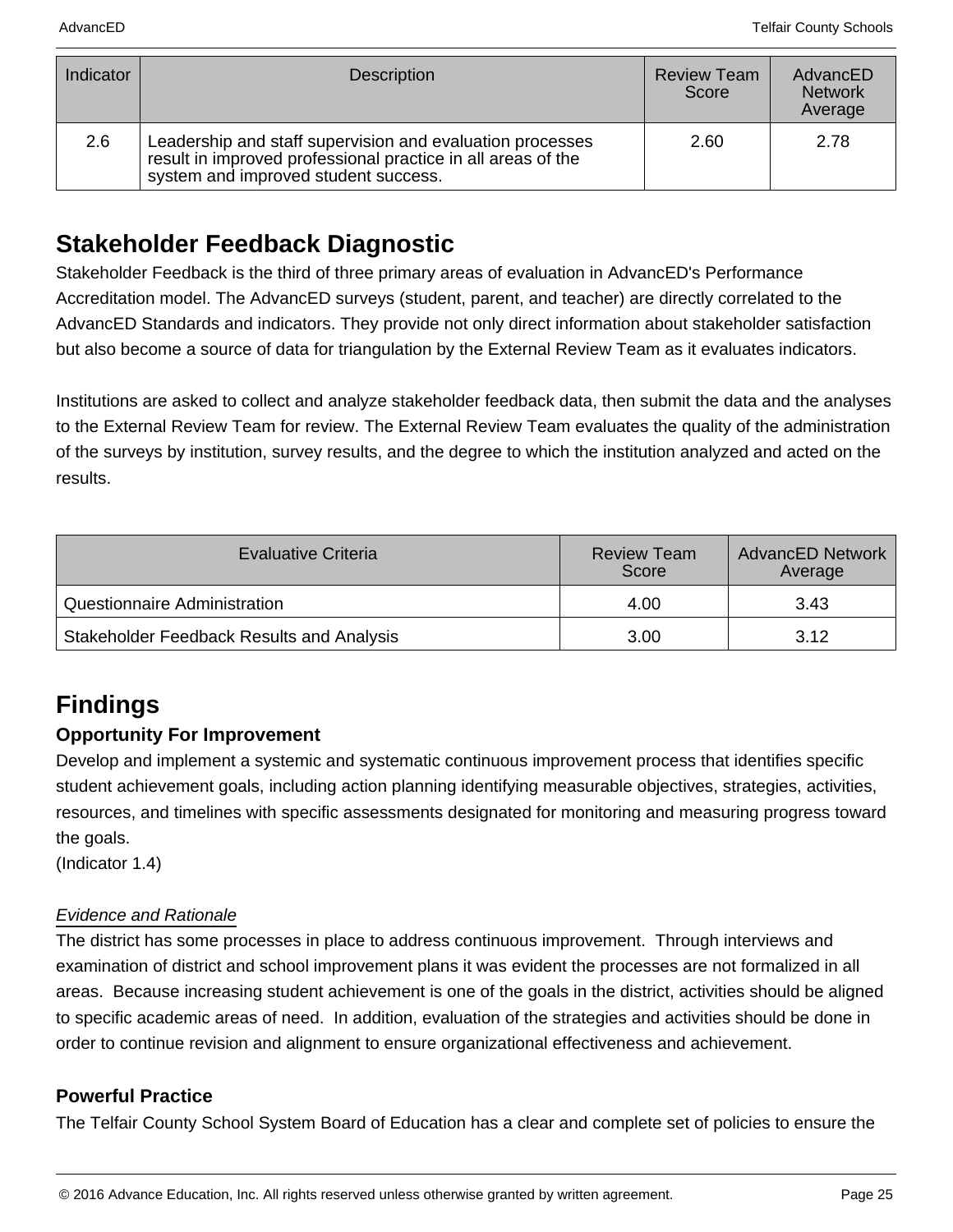governing body continues to operate responsibly and functions effectively in order to facilitate their purpose of supporting the education of children in the community. (Indicator 2.2)

#### Evidence and Rationale

Telfair County Schools Board of Education has implemented a process to evaluate its decisions and actions to ensure practices are in accordance with defined roles and responsibilities. Throughout interviews with stakeholders reference was made regarding the high level of commitment by every board member and how they maintain a clear distinction between their roles and responsibilities. The board participates in professional development which includes conflict resolution, evaluation and fiscal responsibility.

#### **Powerful Practice**

The Telfair County School System ensures that leaders have the skills, autonomy, knowledge, and vision to manage the day-to-day operations of the school in a highly effective manner. (Indicator 2.3)

#### Evidence and Rationale

The Telfair County School System maintains a clear distinction between the roles and responsibilities of the school leadership teams and the central office staff. Interviews revealed there is a high degree of respect and trust that impacts the successful flow of communication and support throughout the district and with school administrators. It was obvious that these leaders enjoy a healthy culture in which the superintendent and school board entrusted them with the day-to-day operations of the schools. This culture of trust and mutual respect creates the foundation upon which leadership flourishes and ultimately students succeed.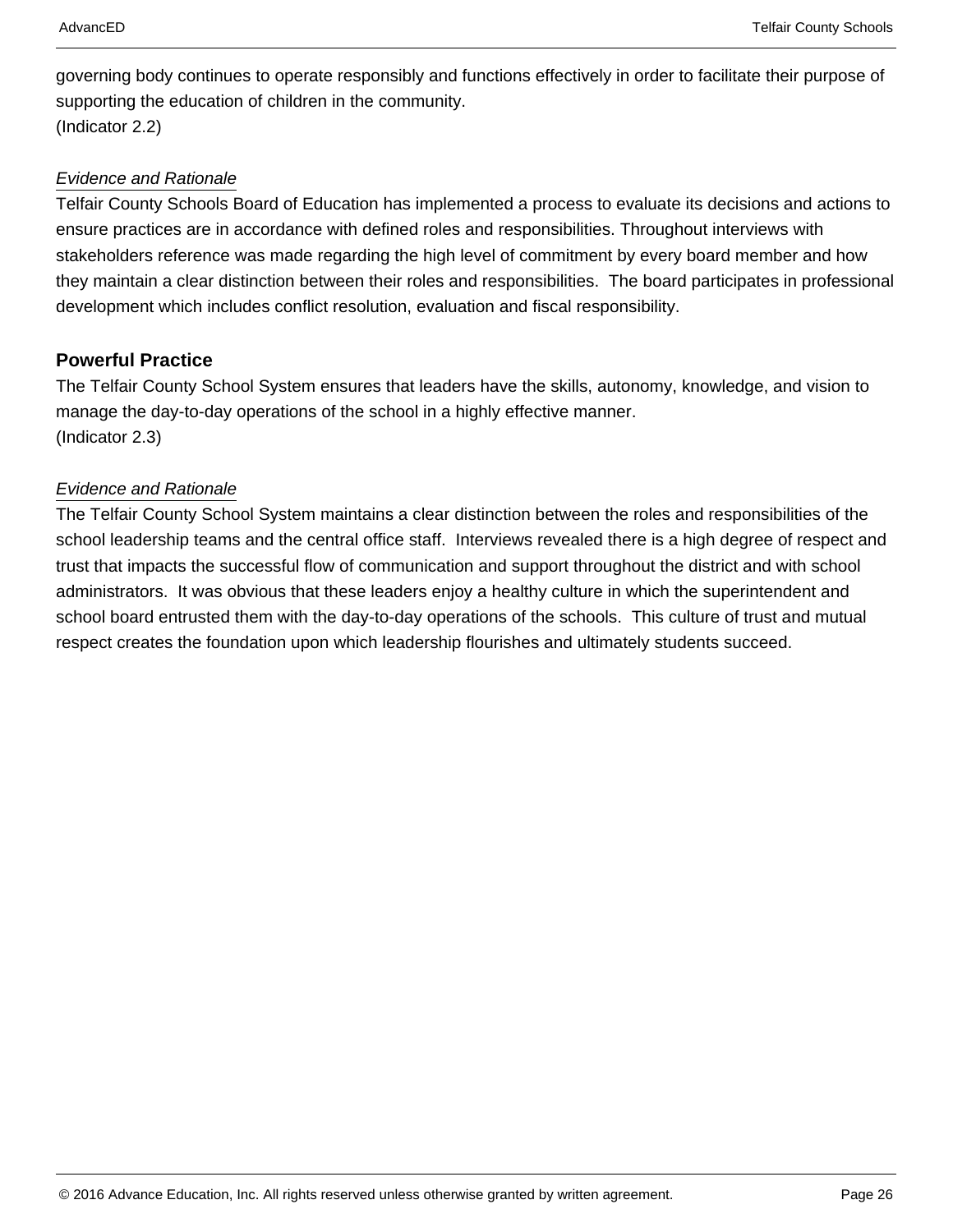## **Resource Utilization**

The use and distribution of resources must be aligned and supportive of the needs of an institution and the students served. Institutions must ensure that resources are aligned with the stated mission and are distributed equitably so that the needs of students are adequately and effectively addressed. The utilization of resources includes an examination of the allocation and use of resources, the equity of resource distribution to need, the ability of the institution to ensure appropriate levels of funding and sustainability of resources, as well as evidence of long-range capital and resource planning effectiveness.

Institutions, regardless of their size, need access to sufficient resources and systems of support to be able to engage in sustained and meaningful efforts that result in a continuous improvement cycle. Indeed, a study conducted by the Southwest Educational Development Laboratory (Pan, D., Rudo, Z., Schneider, C., & Smith-Hansen, L., 2003) "demonstrated a strong relationship between resources and student success... both the level of resources and their explicit allocation seem to affect educational outcomes."

AdvancED has found through its own evaluation of best practices in the more than 32,000 institutions in the AdvancED Network that a successful institution has sufficient human, material, and fiscal resources to implement a curriculum that enables students to achieve expectations for student learning, meets special needs, and complies with applicable regulations. The institution employs and allocates staff members who are well qualified for their assignments. The institution provides a safe learning environment for students and staff. The institution provides ongoing learning opportunities for all staff members to improve their effectiveness and ensures compliance with applicable governmental regulations.

### **Standard 4 - Resources and Support Systems**

The system has resources and provides services in all schools that support its purpose and direction to ensure success for all students.

| Indicator | <b>Description</b>                                                                                                                                                                                                                                                                                   | <b>Review Team</b><br>Score | AdvancED<br><b>Network</b><br>Average |
|-----------|------------------------------------------------------------------------------------------------------------------------------------------------------------------------------------------------------------------------------------------------------------------------------------------------------|-----------------------------|---------------------------------------|
| 4.1       | The system engages in a systematic process to recruit, employ,<br>and retain a sufficient number of qualified professional and<br>support staff to fulfill their roles and responsibilities and support<br>the purpose and direction of the system, individual schools, and<br>educational programs. | 3.20                        | 2.98                                  |
| 4.2       | Instructional time, material resources, and fiscal resources are<br>sufficient to support the purpose and direction of the system,<br>individual schools, educational programs, and system<br>operations.                                                                                            | 3.00                        | 2.98                                  |
| 4.3       | The system maintains facilities, services, and equipment to<br>provide a safe, clean, and healthy environment for all students<br>and staff.                                                                                                                                                         | 3.00                        | 3.05                                  |
| 4.4       | The system demonstrates strategic resource management that<br>includes long-range planning in support of the purpose and<br>direction of the system.                                                                                                                                                 | 2.80                        | 2.67                                  |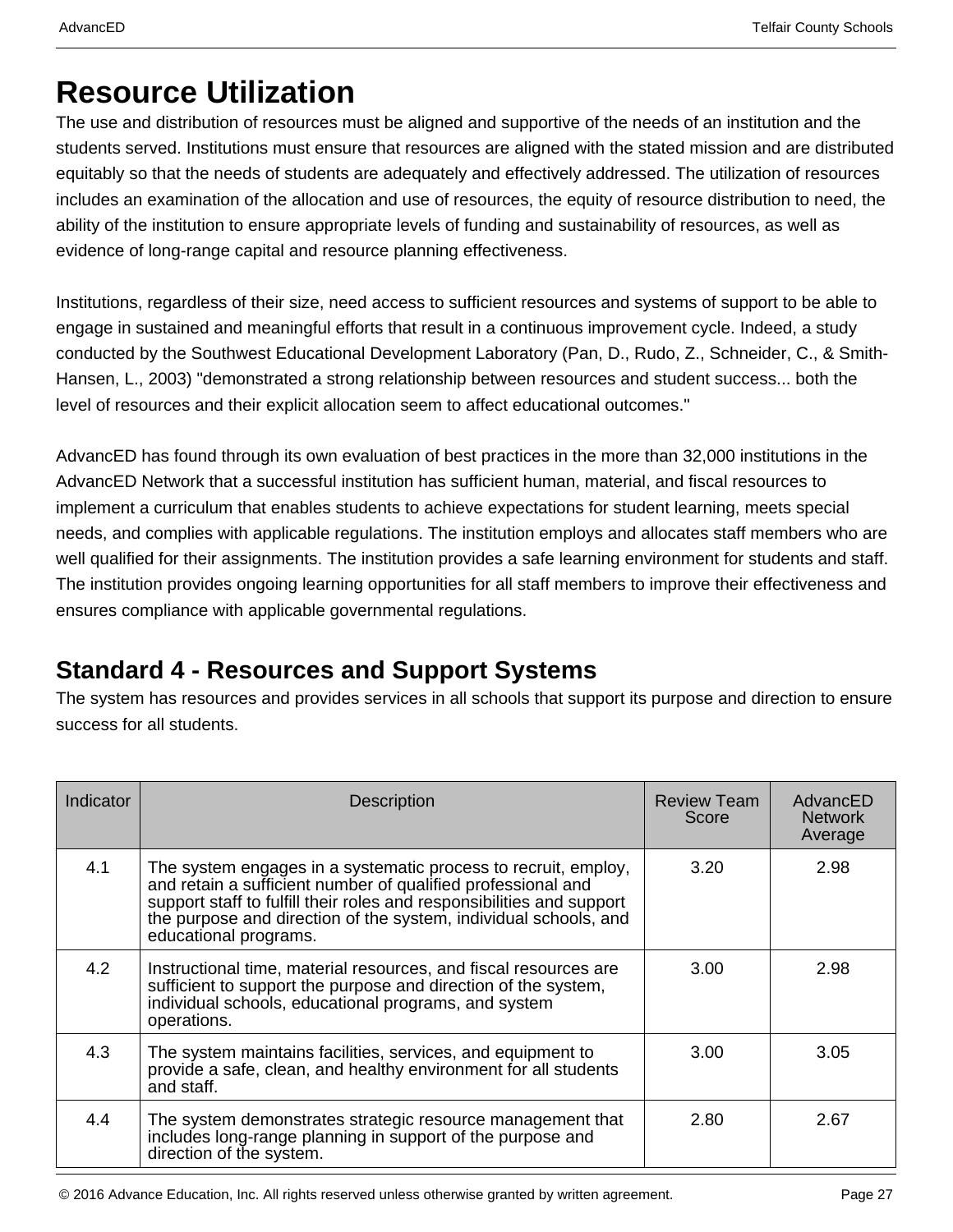| Indicator | <b>Description</b>                                                                                                                                                                                | <b>Review Team</b><br>Score | AdvancED<br><b>Network</b><br>Average |
|-----------|---------------------------------------------------------------------------------------------------------------------------------------------------------------------------------------------------|-----------------------------|---------------------------------------|
| 4.5       | The system provides, coordinates, and evaluates the<br>effectiveness of information resources and related personnel to<br>support educational programs throughout the system.                     | 2.60                        | 2.82                                  |
| 4.6       | The system provides a technology infrastructure and equipment<br>to support the system's teaching, learning, and operational<br>needs.                                                            | 3.00                        | 2.64                                  |
| 4.7       | The system provides, coordinates, and evaluates the<br>effectiveness of support systems to meet the physical, social,<br>and emotional needs of the student population being served.              | 2.60                        | 2.65                                  |
| 4.8       | The system provides, coordinates, and evaluates the<br>effectiveness of services that support the counseling,<br>assessment, referral, educational, and career planning needs of<br>all students. | 2.00                        | 2.64                                  |

## **Findings**

### **Opportunity For Improvement**

Develop, implement and monitor a continuous process that coordinates and evaluates the overall effectiveness of services to support counseling assessment, referrals, educational and career planning needs for all students.

(Indicator 4.8)

#### Evidence and Rationale

The External Review Team did not find a specific system designed to evaluate and determine the counseling, assessment, referral, educational and career planning needs of all students. School counseling staff expressed the need for additional counseling resources to support the various needs of students, primarily within the middle and high school levels. Staff indicated they worked with outside independent services to support students.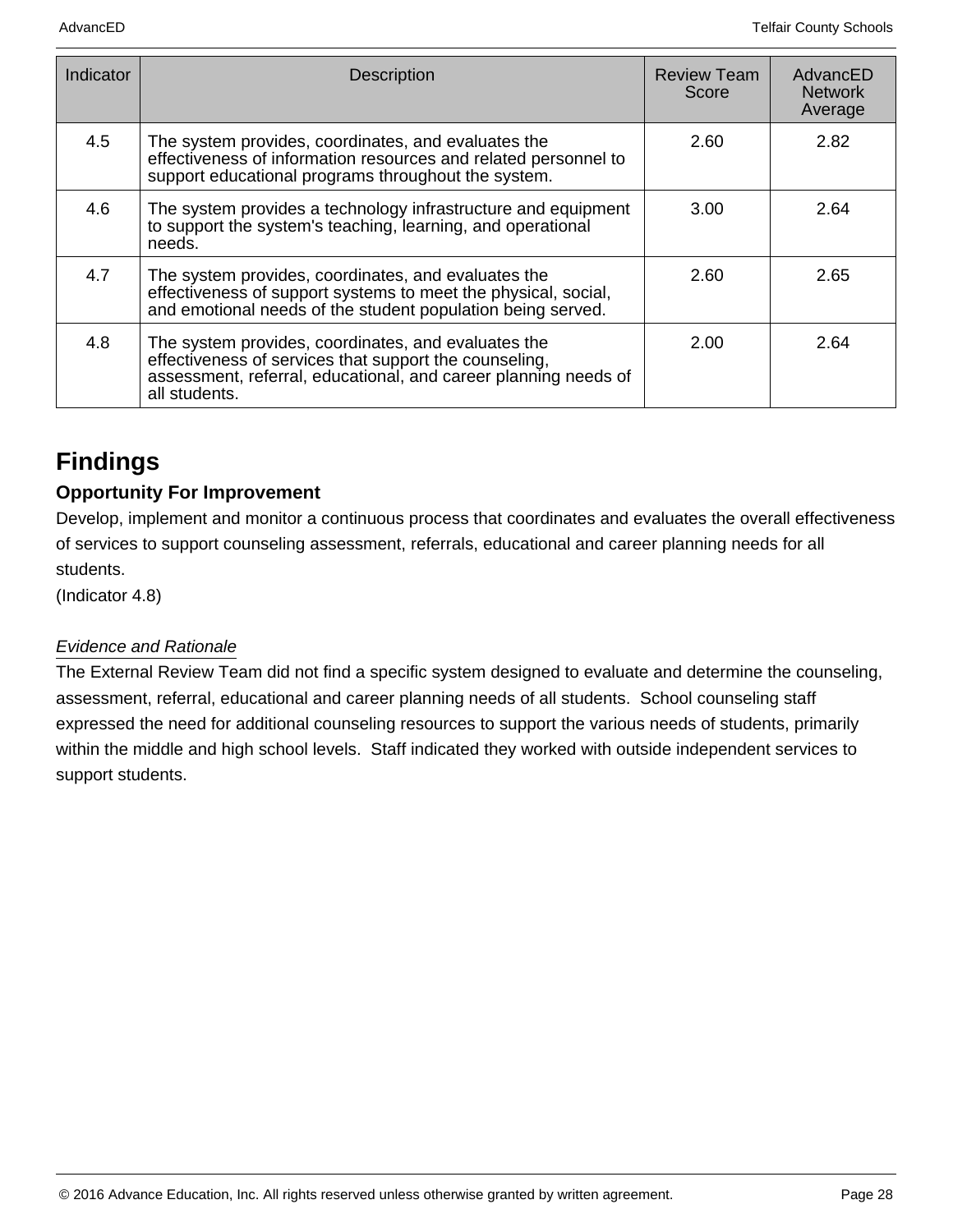# **Conclusion**

The External Review Team identified Powerful Practices that emerged strongly during the External Review process. They, together with identified Opportunities for Improvement and Improvement Priorities, support the rating of specific Standard indicators as well as general themes that became evident to the team.

Telfair County School System is firmly focused on the success of its students. The school board has a solid understanding that their personal visions do not automatically become the organization vision. There is great trust between the school board and the superintendent. The board's evident trust of the superintendent carries over into the entire school community, fostering confidence among stakeholders and staff. Through interviews with the superintendent, board members, building administration, teachers and parents, it was evident that the school board does not interfere with the daily operations of the school. Parents expressed, there is no need to circumvent the identified chain of command, as it was well known that shared responsibility exists within the system. There is a high level of trust at all levels and an understanding of the roles and responsibilities of staff.

The superintendent and the school board has created a strong commitment within the system to strive for performance excellence. All administrators and staff are working in concert to accomplish the goals and implement the programs and strategies identified. The superintendent indicated in his overview the system has focused on "Four Tenets of Leadership: Rigor, Respect, Relationships, and Relentless" as a framework for pursuing excellence. In addition to the focus on this framework the district has had an intentional focus on the stabilization of finances and the district's commitment to the mission to, "Instill Excellence and Pride." It was reported by many stakeholders the belief they are collectively beginning to realize the, "school system constitutes an inestimable and lasting force in the development of the student." The External Review Team heard loud and clear from the superintendent that the greatest strength of the system was its people and their commitment to continually improving student success and the effectiveness of the organization. To foster this relationship, the superintendent has worked diligently to promote a climate of transparency in all matters and at all levels within the organization. Interviews revealed the superintendent is highly visible and available.

The Telfair County School System leadership team has a desire to continue to implement it's work on Foundational Literacy and Numeracy system-wide. They have begun the process with grades PK-3 this past year. The current plan will help support and strengthen their continuous school improvement process and improve their vertical alignment within the district. The Team identified the need for developing a systemic and systematic formal process using their Professional Learning Communities to further identify instructional strategies PK-12. Having a formal plan will ensure the district continues to decrease student achievement gaps.

The Telfair County School System has the capacity to meet the goals and the improvement opportunities noted by the External Review Team. From the governing board, to the superintendent and leadership team to the students, the system operates effectively with a caring and loving attitude to serve. The community and district leaders have a true passion for improvement and the ability to ensure students are successful.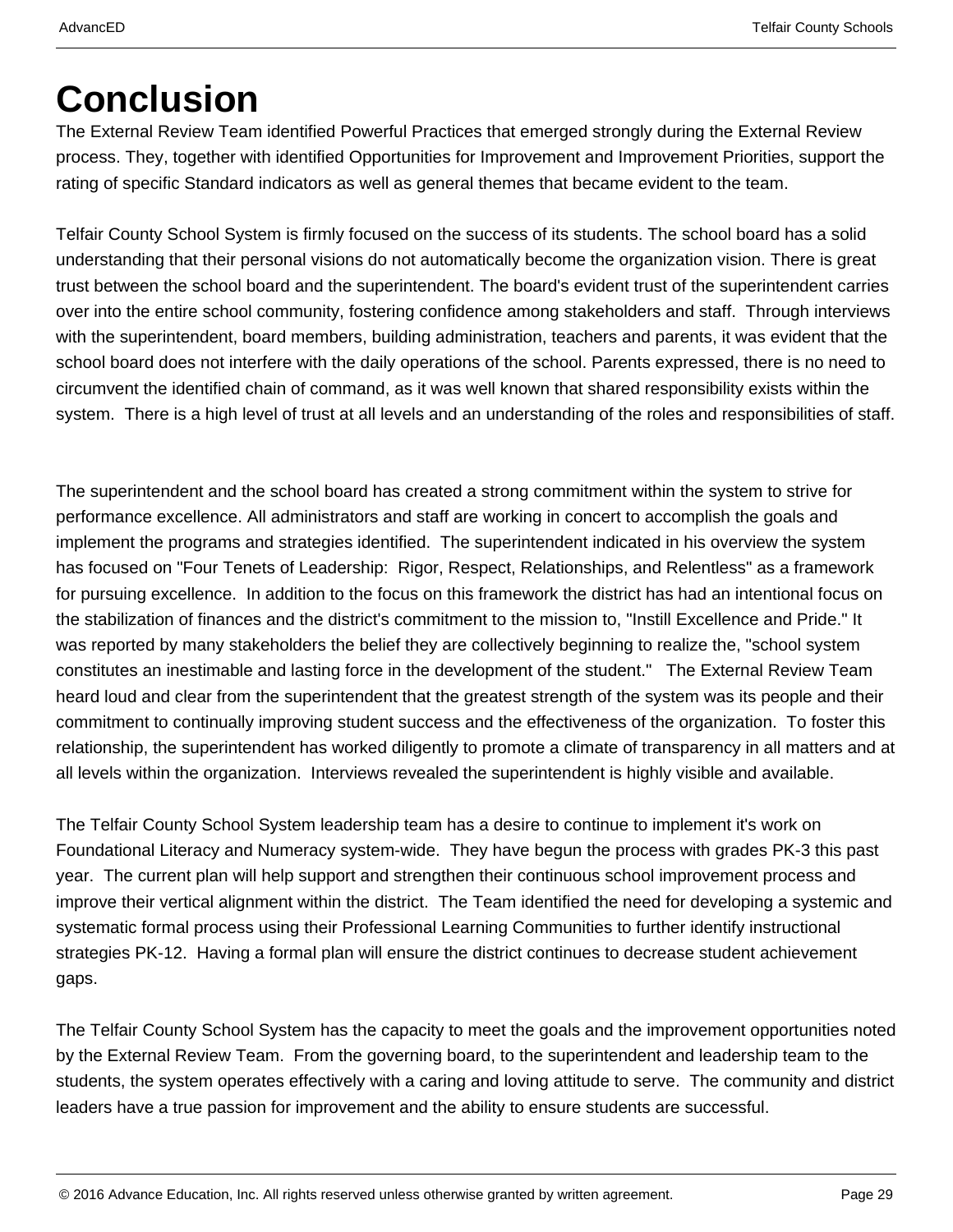### **Improvement Priorities**

The institution should use the findings from this review to guide the continuous improvement process. The institution must address the Improvement Priorities listed below:

- Develop and implement common instructional strategies to be used by all teachers throughout the system.
- Develop, train and engage teachers and support staff in a continuous systematic process for collecting, analyzing, and applying learning information to guide instruction and determine verifiable improvement in student learning.
- Further develop existing collaborative professional learning plan and time so that it is linked to improvement results in instructional practice and student performance.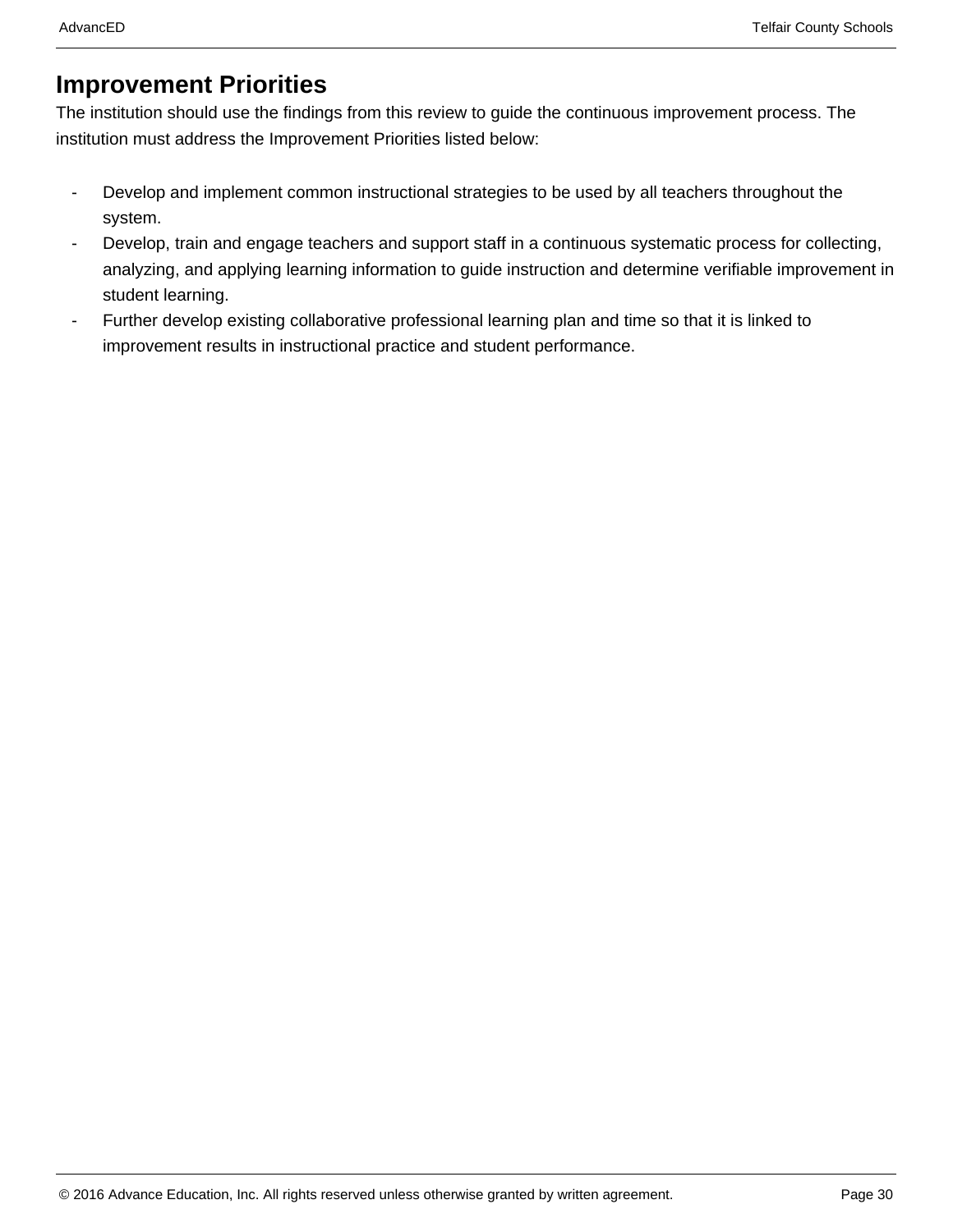## **Accreditation Recommendation**

### **Index of Education Quality**

The Index of Education Quality (IEQ™) provides a holistic measure of overall performance based on a comprehensive set of indicators and evaluative criteria. A formative tool for improvement, it identifies areas of success as well as areas in need of focus.

The IEQ™ comprises three domains: 1) the impact of teaching and learning on student performance; 2) the leadership capacity to govern; and 3) the use of resources and data to support and optimize learning.

The overall and domain scores can range from 100-400. The domain scores are derived from: the AdvancED Standards and indicators ratings; results of the Analysis of Student Performance; and data from Stakeholder Feedback Surveys (students, parents, and staff).

|                              | <b>External Review IEQ</b><br>Score | <b>AdvancED Network</b><br>Average |
|------------------------------|-------------------------------------|------------------------------------|
| <b>Overall Score</b>         | 273.17                              | 282.79                             |
| Teaching and Learning Impact | 248.57                              | 274.14                             |
| <b>Leadership Capacity</b>   | 313.33                              | 296.08                             |
| <b>Resource Utilization</b>  | 277.50                              | 286.32                             |

The IEQ™ results include information about how the institution is performing compared to expected criteria as well as to other institutions in the AdvancED Network. The institution should use the information in this report, including the corresponding performance rubrics, to identify specific areas of improvement.

Consequently, the External Review Team recommends to the AdvancED Accreditation Commission that the institution earn the distinction of accreditation for a five-year term. AdvancED will review the results of the External Review to make a final determination including the appropriate next steps for the institution in response to these findings.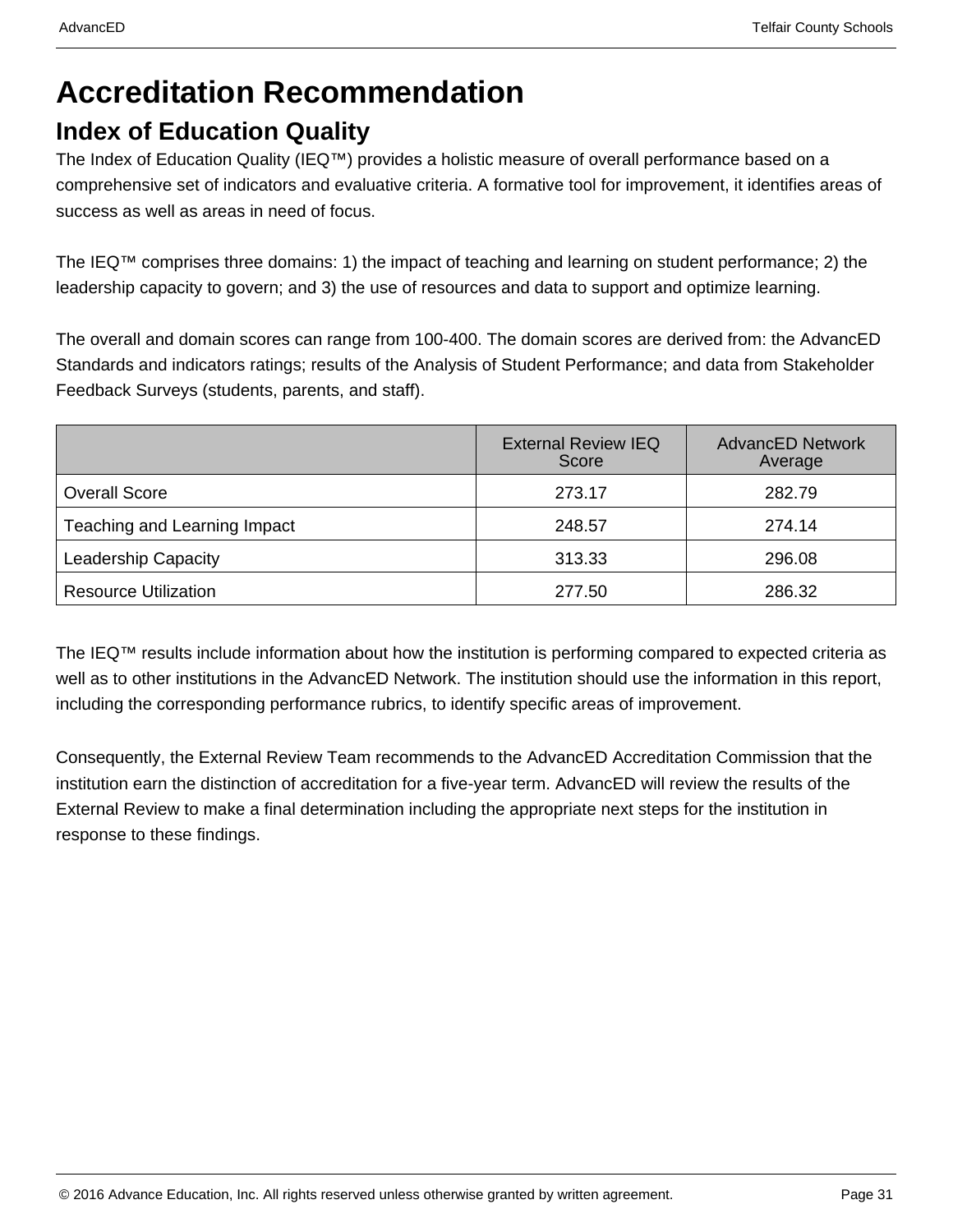# **Addenda Individual Institution Results (Self-reported)**

| <b>Institution Name</b>                    | Teaching and<br>Learning Impact | Leadership<br>Capacity | Resource<br>Utilization | <b>Overall IEQ</b><br>Score |
|--------------------------------------------|---------------------------------|------------------------|-------------------------|-----------------------------|
| <b>Telfair County Elementary</b><br>School | 323.81                          | 372.73                 | 342.86                  | 341.03                      |
| <b>Telfair County High School</b>          | 295.24                          | 309.09                 | 285.71                  | 297.44                      |
| <b>Telfair County Middle School</b>        | 295.24                          | 327.27                 | 314.29                  | 307.69                      |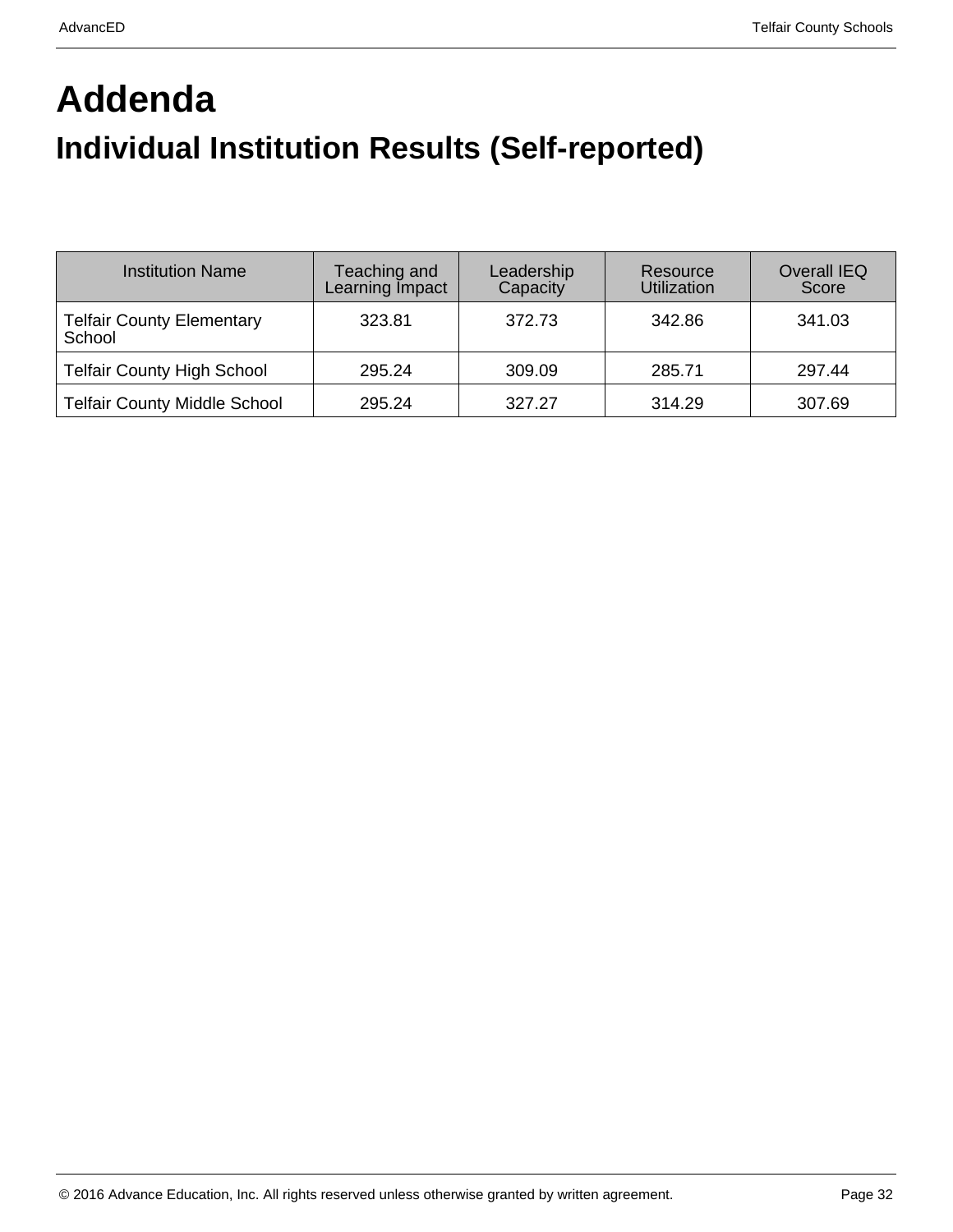## **Team Roster**

| Member               | <b>Brief Biography</b>                                                                                                                                                                                                                                                                                                                                                                                                                                                                                                                                                                                                                                                                                                                                                                                                                                                                                                                                                                                                                                                                                                                                                                                                                                                                                                                                                                                                                                                                                                                                                                                                                                                                                                                                                                                                                                      |
|----------------------|-------------------------------------------------------------------------------------------------------------------------------------------------------------------------------------------------------------------------------------------------------------------------------------------------------------------------------------------------------------------------------------------------------------------------------------------------------------------------------------------------------------------------------------------------------------------------------------------------------------------------------------------------------------------------------------------------------------------------------------------------------------------------------------------------------------------------------------------------------------------------------------------------------------------------------------------------------------------------------------------------------------------------------------------------------------------------------------------------------------------------------------------------------------------------------------------------------------------------------------------------------------------------------------------------------------------------------------------------------------------------------------------------------------------------------------------------------------------------------------------------------------------------------------------------------------------------------------------------------------------------------------------------------------------------------------------------------------------------------------------------------------------------------------------------------------------------------------------------------------|
| Dr. Jennifer Horvath | Dr. Horvath is the Indiana State Associate Director for the NCA CASI/AdvancED.<br>She has lead many School External Reviews in Indiana and has also served as a<br>System Lead Evaluator. Prior to her involvement with NCA CASI, she taught<br>elementary school for 12 years. She also served as an Instructional Coach, Staff<br>Developer, Director of Title I and Special Services, Administrator in a public<br>school's central office. Dr. Horvath holds certifications in Early Learning,<br>Reading, Special Education, and Administration. She has a Bachelor of Arts<br>Degree in Business Administration, a Masters of Arts in Teaching, a second<br>Masters in Administration and Supervision, and a Doctorate in Educational<br>Leadership.                                                                                                                                                                                                                                                                                                                                                                                                                                                                                                                                                                                                                                                                                                                                                                                                                                                                                                                                                                                                                                                                                                  |
| Dr. Greg Benton      | Dr. Benton currently serves as an Area Superintendent in Henry County Schools,<br>currently ranked the seventh largest public school system in Georgia. Dr. Benton<br>has served in a P-12 public school system for 18 years, including experiences as<br>a classroom teacher, assistant principal at the middle school level, building<br>principal at the elementary level and at the Georgia Department of Education as<br>a School Improvement Specialist and Director of Teacher and Leader Quality.<br>Dr. Benton has a Bachelor's degree in Business Administration from Georgia<br>State University, a Master's and Specialist degree in School Administration from<br>The University of West Georgia, and a Ph.D. in Educational Leadership from<br>Mercer University.                                                                                                                                                                                                                                                                                                                                                                                                                                                                                                                                                                                                                                                                                                                                                                                                                                                                                                                                                                                                                                                                             |
| Ms. Mary L Mickelson | Ms. Mickelson is an AdvancED certified Lead Evaluator and has chaired / served<br>on NCA-CASI and SACS-CASI school and district QAR teams in Indiana,<br>Alabama, Arizona, Michigan, Kentucky, North Carolina, Texas and Virginia. Mary<br>has served as DoDEA External Review / QAR team Lead Evaluator / chair or<br>Associate Lead for more than 30 DoDEA schools in Europe, Japan, Korea, and<br>stateside locations. She has served as Lead Evaluator / chair or Associate Lead<br>for international school teams in Saudi Arabia, Egypt, Qatar and the United Arab<br>Emirates. Mary has worked extensively with AdvancED as an Indiana state<br>committee member (ten years as the state superintendent's designee). Ms.<br>Mickelson is currently an adjunct instructor for graduate education and transition<br>to teaching programs (including student teaching). Mary has written and teaches<br>curriculum and instruction courses for online graduate education programs.<br>Particular areas of expertise include: continuous improvement at the school and<br>district levels; data-driven decision-making; curriculum and instructional<br>improvement; and professional development. Mary served the Indiana<br>Department of Education in several roles: Director of School Accreditation<br>(approximately 2200 public and non-public schools); education consultant for<br>accreditation and gifted/talented education. In addition, Mary has experience at<br>the local school and district levels: grant writer / manager; continuous<br>improvement and assessment director; gifted/talented education<br>coordinator/teacher/curriculum developer; music educator. Ms. Mickelson holds<br>undergraduate and graduate degrees from Indiana State University and the<br>gifted/talented education endorsement from Purdue University. |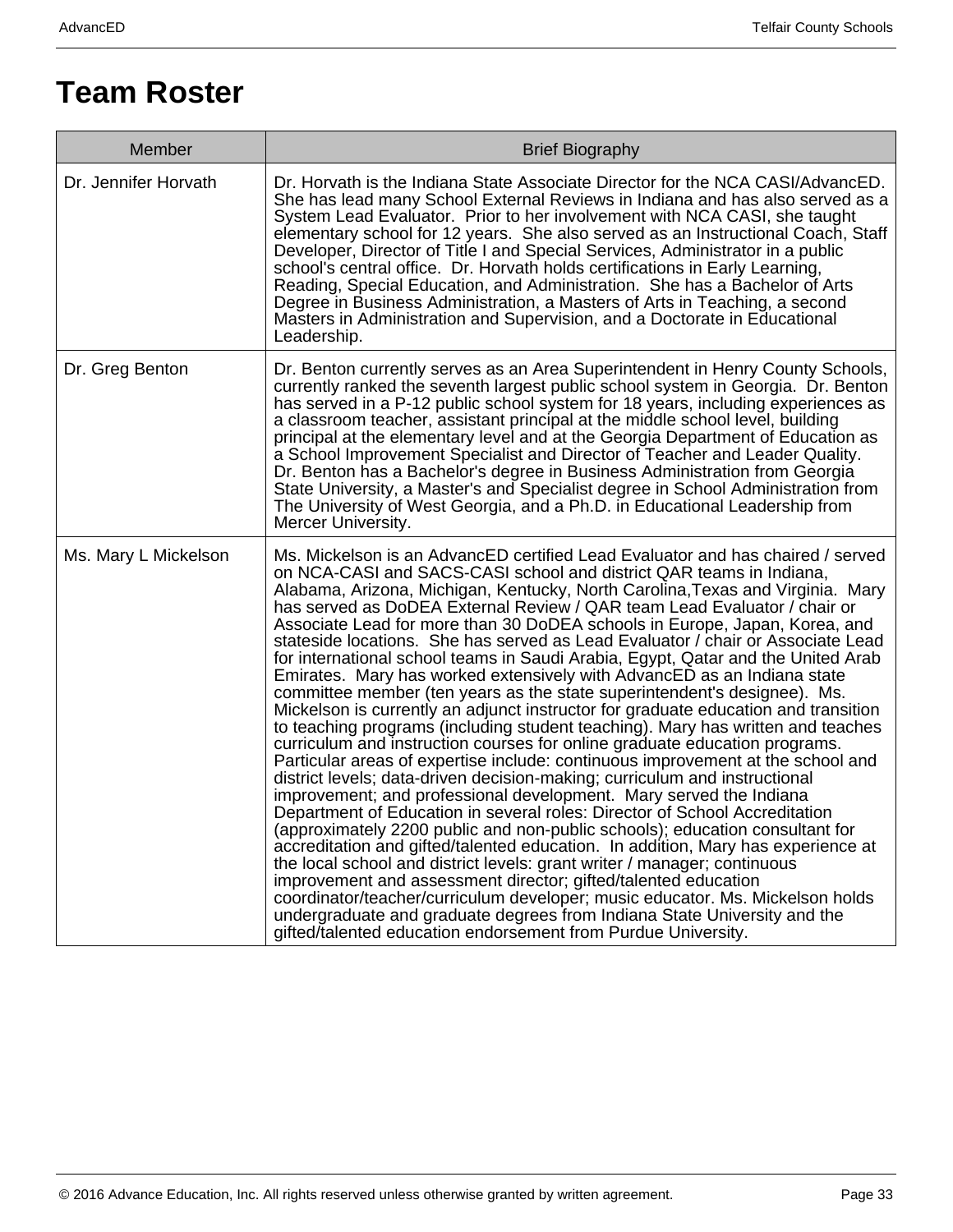| <b>Member</b>          | <b>Brief Biography</b>                                                                                                                                                                                                                                                                                                                                                                                                                                                                                                                                                                                                                                                                                                                                                                                                                                                                                                                                    |
|------------------------|-----------------------------------------------------------------------------------------------------------------------------------------------------------------------------------------------------------------------------------------------------------------------------------------------------------------------------------------------------------------------------------------------------------------------------------------------------------------------------------------------------------------------------------------------------------------------------------------------------------------------------------------------------------------------------------------------------------------------------------------------------------------------------------------------------------------------------------------------------------------------------------------------------------------------------------------------------------|
| Mrs. Pam Baggett       | Pam Baggett is an educator with the Dodge County School System in Eastman,<br>GA. In 23 years of teaching Mrs. Baggett has taught a range of subjects<br>including Reading, Science and Language Arts. She is currently the media<br>specialist for Dodge County Middle School. Mrs. Baggett has served as a<br>sponsor for the Junior Beta Club, Student Council, Fellowship of Christian<br>Athletes, Science Club, and Global Achievers. During her career she has<br>coached technology teams that participated in local and state competitions<br>including Promote GA and Georgia Movie Academy bringing home local and<br>state winners for four years.                                                                                                                                                                                                                                                                                            |
|                        | Mrs. Baggett received a Bachelor's degree in Housing from the University of<br>Georgia, a teaching certificate in Middle Grades Education from Mercer<br>University, a Master's degree in Middle Grades Education and Media Specialist<br>add-on from Georgia College and State University and a Specialist degree in<br>Middle Grades Education from Georgia Southwestern College.                                                                                                                                                                                                                                                                                                                                                                                                                                                                                                                                                                       |
|                        | She has had the honor of serving on the State School Superintendent's Teacher<br>Advisory Council and was named Dodge County Board of Education's Example<br>of Excellence five times.                                                                                                                                                                                                                                                                                                                                                                                                                                                                                                                                                                                                                                                                                                                                                                    |
|                        | Mrs. Baggett has been happily married to her high school sweetheart, Farrell, for<br>32 years. They have two sons, Andrew, age 27 and Parker, age 21. She is an<br>active member of Plainfield Baptist Church in Eastman where she has served as<br>an interpreter for the Deaf Ministry for over 21 years.                                                                                                                                                                                                                                                                                                                                                                                                                                                                                                                                                                                                                                               |
| Dr. Catherine L Barnes | Dr. Catherine Barnes has been in education for over 25 years. She is an<br>internationally published author of three Amazon 5 Star Rated books and several<br>other publications, Certified Personal and Professional Advancement<br>Strategist/Coach/Consultant, and is a member of the PWN Speakers Bureau.<br>She has served as a Teacher, Academic Coach, Assistant Principal, Vice<br>Principal, Principal, and Consultant in the public school system and currently<br>serves as the Executive Director of School Supervision for the Alachua County<br>Public School System. She earned a Bachelors and Masters Degree from the<br>University of Florida, a Masters from Jacksonville University, and a Doctoral<br>Degree from Nova Southeastern University. She is a graduate level adjunct<br>instructor, a leadership development mentor, and school accreditation specialist<br>serving with AdvancED (formally SACS/CASI) for over 10 years. |
|                        | Dr. Barnes provides professional development throughout the country on various<br>topics related to data collection, interpretation, and usage as well as how to<br>engage to positively impact instructional practices and student achievement,<br>customer service and parental engagement methods that work, instructional<br>evaluation for administrators and providing productive feedback. Additionally,<br>she started Duval County's first research based single-gender instructional<br>model based on brain research which indicates that male and female<br>instructional needs are different. She has been recognized nationally for the<br>research on this project, including being featured on CNN.                                                                                                                                                                                                                                       |
| Dr. Alan D Smith       | I have served with the Tift County School System for 26 years. My background is<br>predominantly in K-5 although I have served as an administrator at Tift County<br>High School. I served as K-5 building principal for 10 years before serving as an<br>Assistant Director for Pre-K-5 Instruction for 2 years. I was recently named the<br>Director for Pre-K-5 Curriculum and Instruction.                                                                                                                                                                                                                                                                                                                                                                                                                                                                                                                                                            |
|                        | I have served on one External Review team. I had the wonderful opportunity to<br>work with a team at a Montessori school.                                                                                                                                                                                                                                                                                                                                                                                                                                                                                                                                                                                                                                                                                                                                                                                                                                 |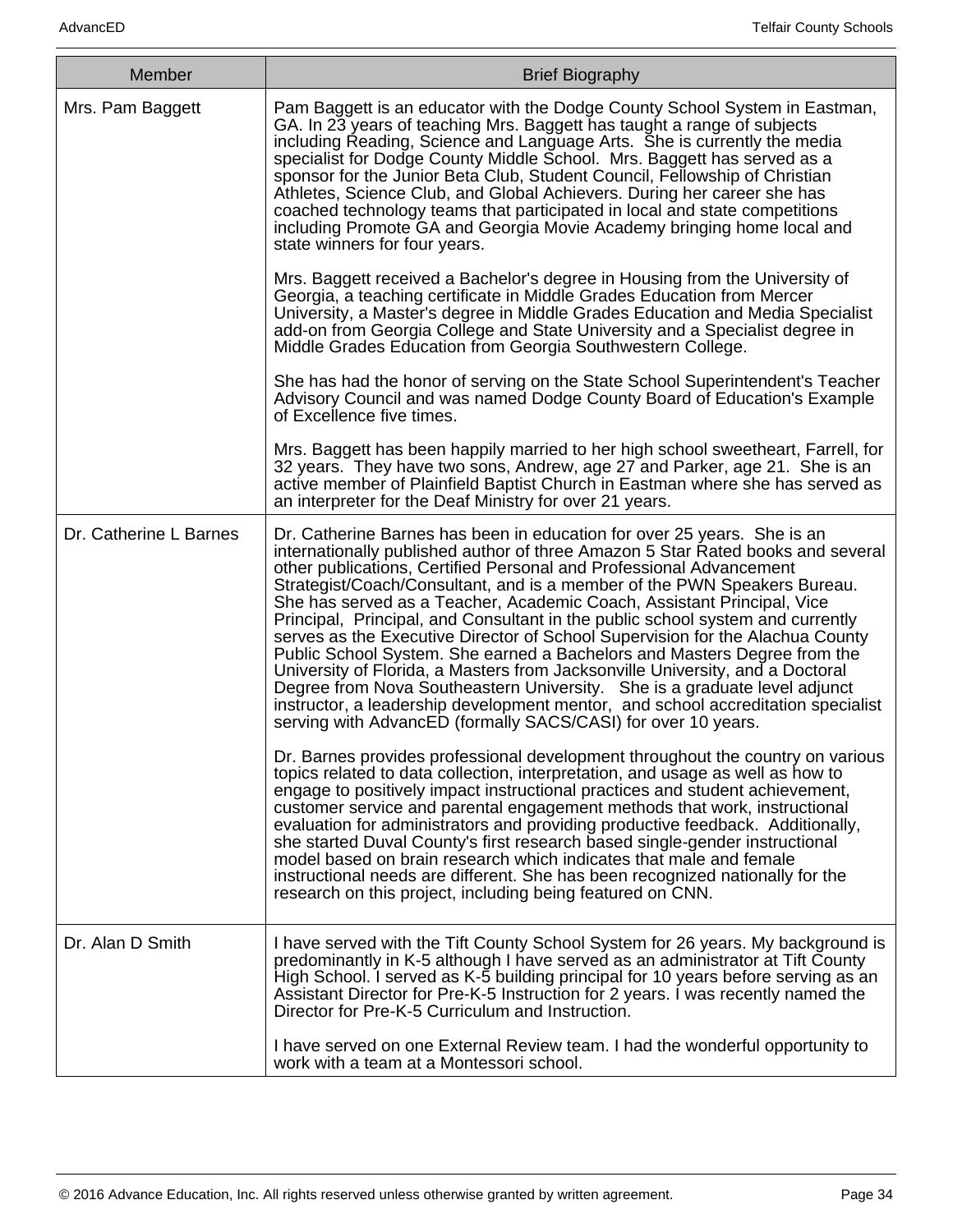## **Next Steps**

- 1. Review and discuss the findings from this report with stakeholders.
- 2. Ensure that plans are in place to embed and sustain the strengths noted in the Powerful Practices section to maximize their impact on the institution.
- 3. Consider the Opportunities for Improvement identified throughout the report that are provided by the team in the spirit of continuous improvement and the institution's commitment to improving its capacity to improve student learning.
- 4. Develop action plans to address the Improvement Priorities identified by the team. Include methods for monitoring progress toward addressing the Improvement Priorities.
- 5. Use the report to guide and strengthen the institution's efforts to improve student performance and system effectiveness.
- 6. Following the External Review, submit the Accreditation Progress Report detailing progress made toward addressing the Improvement Priorities. Institutions are required to respond to all Improvement Priorities. The report will be reviewed at the appropriate state, national, and/or international levels to monitor and ensure that the system has implemented the necessary actions to address the Improvement Priorities. The accreditation status will be reviewed and acted upon based on the responses to the Improvement Priorities and the resulting improvement.
- 7. Continue to meet the AdvancED Standards, submit required reports, engage in continuous improvement, and document results.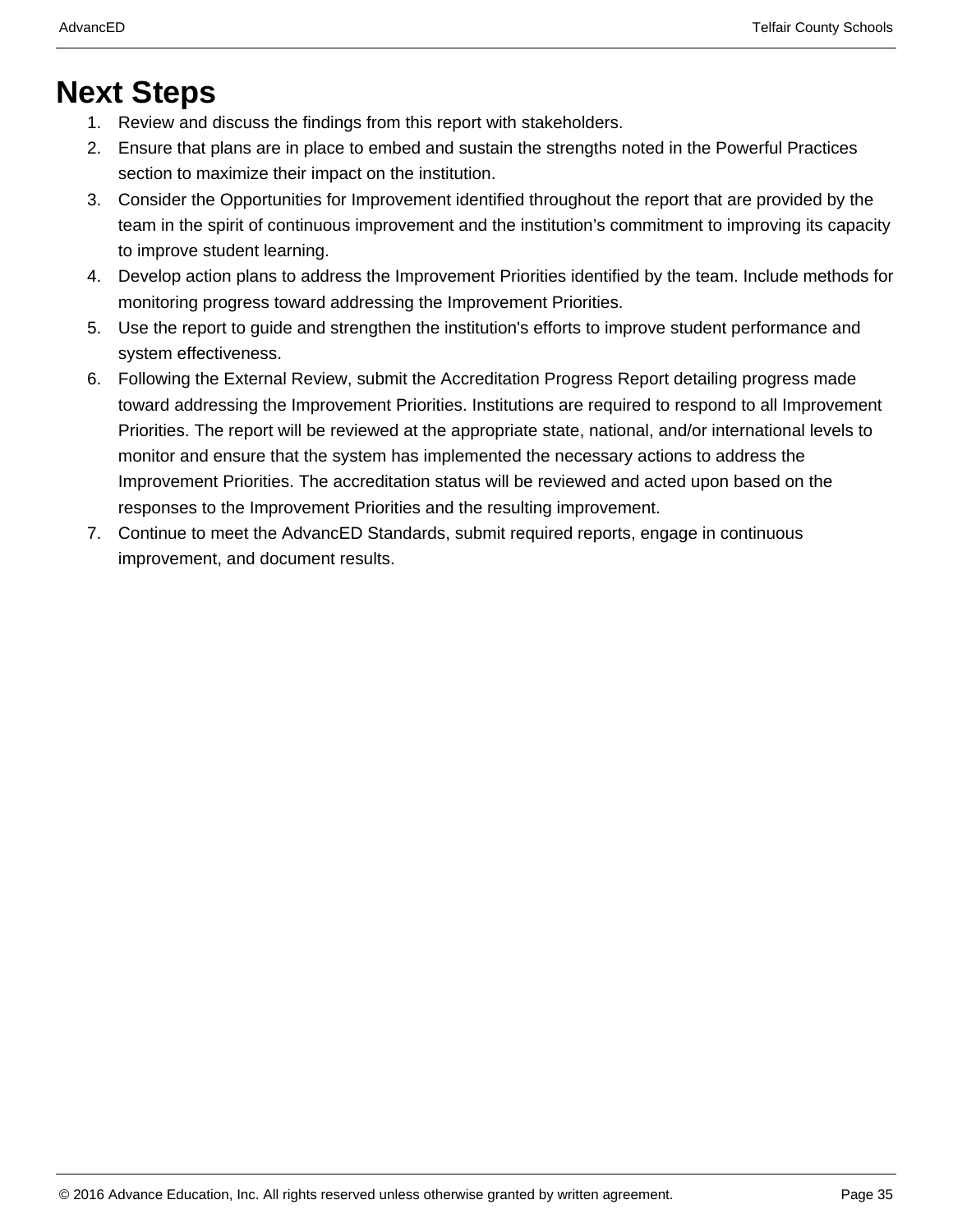## **About AdvancED**

AdvancED is the world leader in providing improvement and accreditation services to education providers of all types in their pursuit of excellence in serving students. AdvancED serves as a trusted partner to more than 32,000 public and private schools and school systems – enrolling more than 20 million students - across the United States and 70 countries.

In 2006, the North Central Association Commission on Accreditation and School Improvement (NCA CASI), the Southern Association of Colleges and Schools Council on Accreditation and School Improvement (SACS CASI), both founded in 1895, and the National Study of School Evaluation (NSSE) came together to form AdvancED: one strong, unified organization dedicated to education quality. In 2011, the Northwest Accreditation Commission (NWAC) that was founded in 1917 became part of AdvancED.

Today, NCA CASI, NWAC and SACS CASI serve as accreditation divisions of AdvancED. The Accreditation Divisions of AdvancED share research-based quality standards that cross school system, state, regional, national, and international boundaries. Accompanying these standards is a unified and consistent process designed to engage educational institutions in continuous improvement.